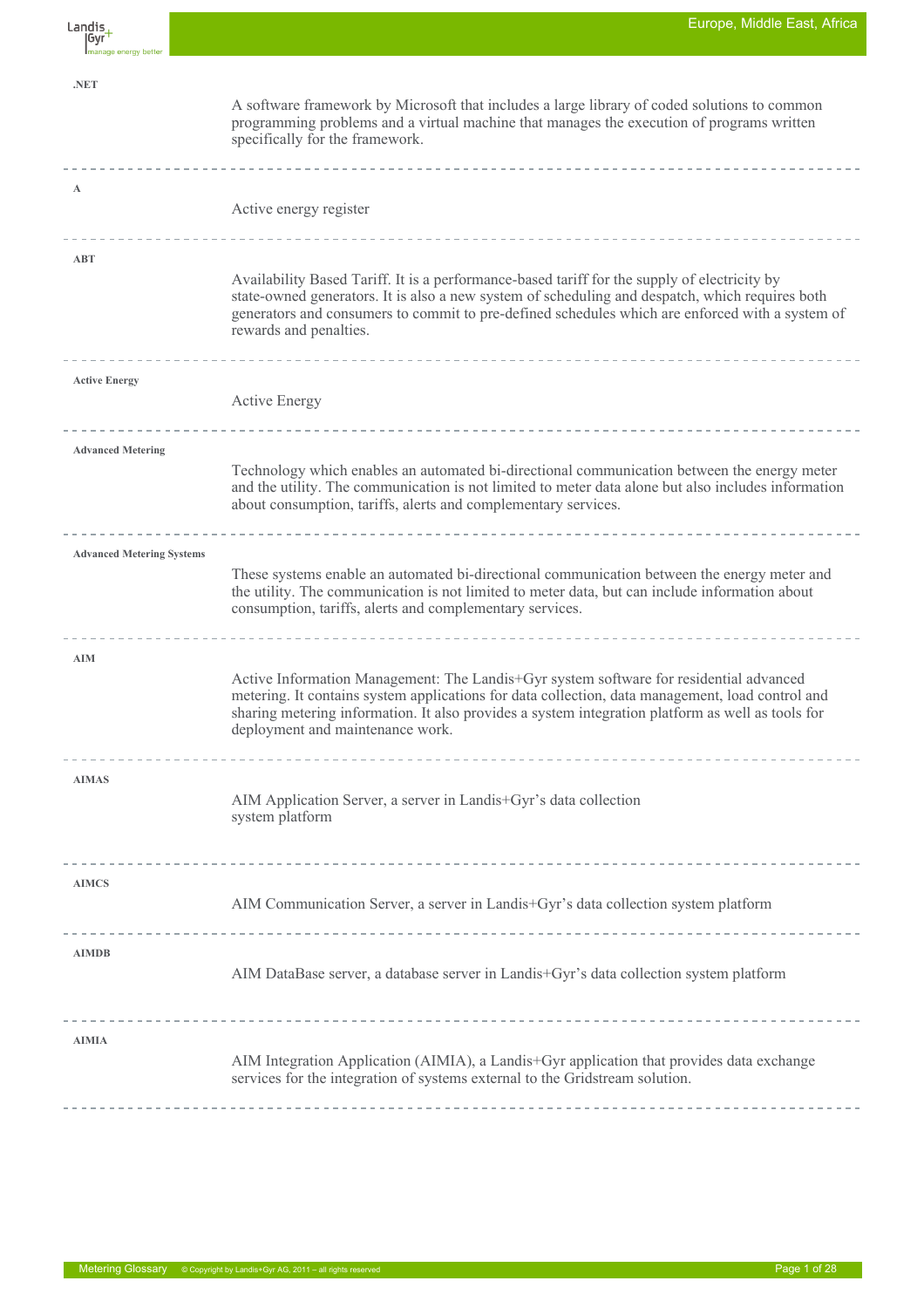| Landis<br> Gyr<br>Imanage energy better | Europe, Middle East, Africa                                                                                                                                                                                                                                                                                                                                                                                                                                                                                                                                      |
|-----------------------------------------|------------------------------------------------------------------------------------------------------------------------------------------------------------------------------------------------------------------------------------------------------------------------------------------------------------------------------------------------------------------------------------------------------------------------------------------------------------------------------------------------------------------------------------------------------------------|
| <b>AK14</b>                             | Arbeitskreis $14$ = Workgroup 14, which has developed DIN 43863-4 (IP Telemetry)                                                                                                                                                                                                                                                                                                                                                                                                                                                                                 |
| AM                                      | (>) Advanced Metering                                                                                                                                                                                                                                                                                                                                                                                                                                                                                                                                            |
| AMI                                     | Advanced Metering Infrastructure. System components to measure, collect and analyse energy<br>usage.                                                                                                                                                                                                                                                                                                                                                                                                                                                             |
| <b>AMM</b>                              | Advanced Metering Management, systems that measure, collect and analyse energy usage.                                                                                                                                                                                                                                                                                                                                                                                                                                                                            |
| <b>AMR</b>                              | Automated Meter Reading, systems responsible for handling tasks that require communication with<br>metering devices, for example reading of metering values.                                                                                                                                                                                                                                                                                                                                                                                                     |
| <b>ANSI</b>                             | American National Standards Institute.                                                                                                                                                                                                                                                                                                                                                                                                                                                                                                                           |
| <b>APN</b>                              | <b>Access Point Name</b>                                                                                                                                                                                                                                                                                                                                                                                                                                                                                                                                         |
| <b>Application Service Provider</b>     | A third party business that manages and distributes software-based services and solutions to<br>customers across a wide-area network from a central data centre.                                                                                                                                                                                                                                                                                                                                                                                                 |
| AT command                              | Attention command. AT commands are used to parameterise the modem correctly before making<br>connection.                                                                                                                                                                                                                                                                                                                                                                                                                                                         |
| Auto-Crossover                          | LAN components with Auto-Crossover recognise automatically whether the connected Ethernet<br>cable is a normal patch cable or a crossover cable and adjust to this cable accordingly. This kind of<br>connection is also called Auto-MDI/X.                                                                                                                                                                                                                                                                                                                      |
| Autodetect                              | Mode of operation of communication module in which IEC 62056-21 as well as dlms is<br>automatically recognised. It is even possible to change the mode during a session.                                                                                                                                                                                                                                                                                                                                                                                         |
| <b>Automated Meter Reading</b>          | Automated Meter Reading (AMR) collects utility meter data via radio or other networking<br>technology. AMR is a form of $(>)$ Advanced Metering that uses communication devices to<br>communicate data from the meter to the utility or to a meter data management provider. AMR may<br>be used to transmit simple energy usage data from the meter or to transmit more complex measures<br>of energy recorded in the meter. Moreover, it can feature advanced functionality such as outage<br>detection or remote programming of meters by an authorised party. |
| <b>Baud</b> rate                        | $(>)$ Transmission rate                                                                                                                                                                                                                                                                                                                                                                                                                                                                                                                                          |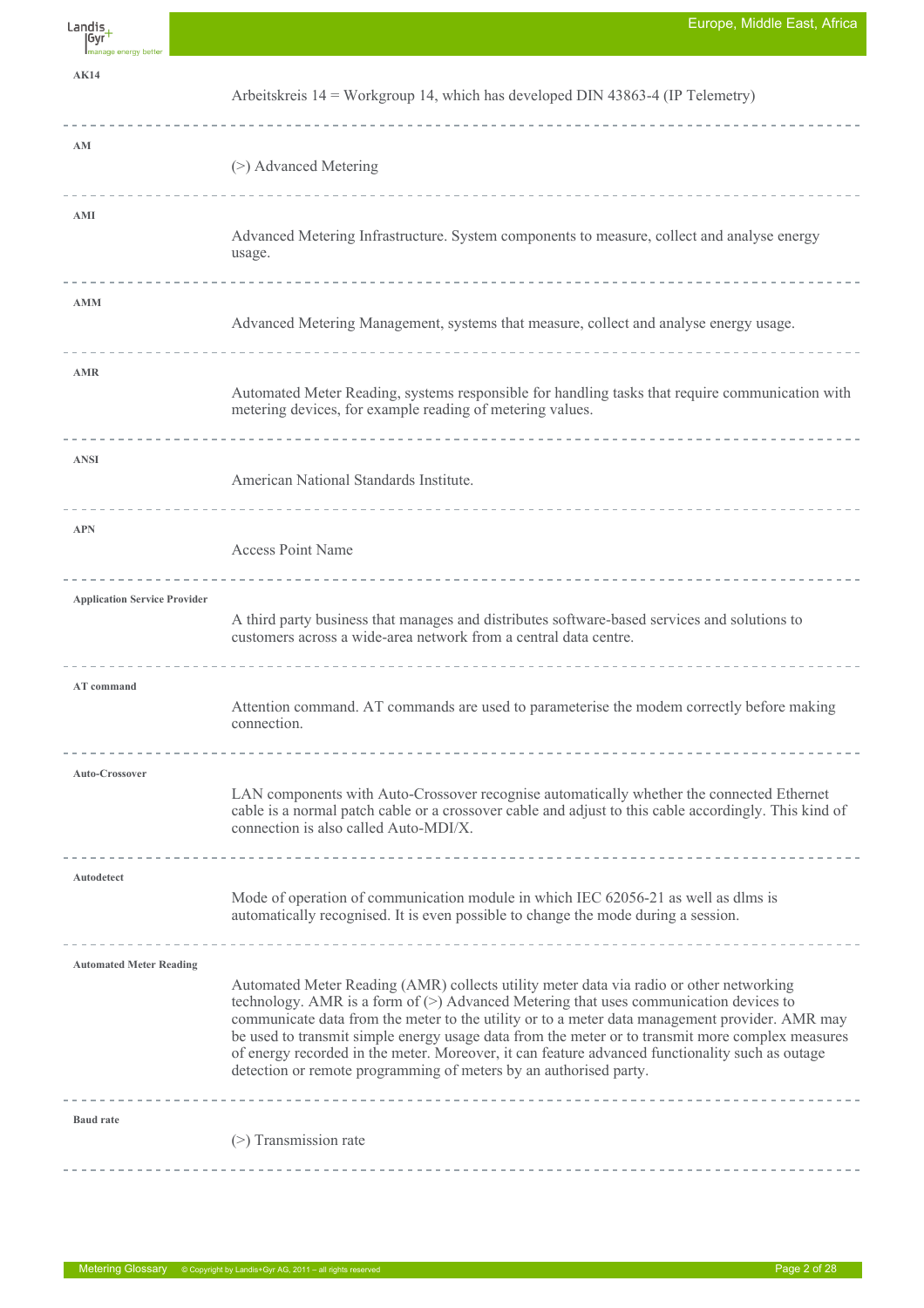| Landis<br> Gyr        | Europe, Middle East, Africa                                                                                                                                                                                                                                                                                                                                                                                                          |
|-----------------------|--------------------------------------------------------------------------------------------------------------------------------------------------------------------------------------------------------------------------------------------------------------------------------------------------------------------------------------------------------------------------------------------------------------------------------------|
| Imanage energy better |                                                                                                                                                                                                                                                                                                                                                                                                                                      |
| <b>Billing cycle</b>  | Period of days in which a utility or supplier totals customer energy use and produces the customer<br>bill.                                                                                                                                                                                                                                                                                                                          |
| <b>Billing data</b>   | $(>)$ TOU data                                                                                                                                                                                                                                                                                                                                                                                                                       |
| bits/s or bps         | Bit rate, $(>)$ transmission rate.                                                                                                                                                                                                                                                                                                                                                                                                   |
| <b>BM</b>             | Base module = the $\text{SyM}^2$ meter module<br>---------------------------------                                                                                                                                                                                                                                                                                                                                                   |
| <b>CAD</b>            | <b>Current Average Demand</b>                                                                                                                                                                                                                                                                                                                                                                                                        |
| Cal                   | Calibration adjustment. A customer magnitude adjustment and/or a CT/VT correction has been<br>made.                                                                                                                                                                                                                                                                                                                                  |
| <b>CHAP</b>           | Challenge-Handshake Authentication Protocol. CHAP is used by Point to Point Protocol (> PPP)<br>servers to authenticate a user to an Internet access provider.                                                                                                                                                                                                                                                                       |
| <b>CIM</b>            | Common Information Model, a standard developed by the electric power industry which aims to<br>allow application software to exchange information about the configuration and status of an<br>electrical network                                                                                                                                                                                                                     |
| <b>Class</b>          | Usually used in the metering context to specify a meter's accuracy. IEC defines classes as 0.2%,<br>0.5%, 1.0% and 2.0% max. measurement deviation; the new MID (Metering instrument directive)<br>specifies classes A, B, C. Class C represents the highest accuracy. The term is sometimes also used<br>for environmental, mechanical and electromagnetic conditions.                                                              |
| <b>CLI</b>            | Caller Line Identification. The telephone number of the caller can be recognised in this way before<br>the receiver is picked up or the modem accepts the call. The telephone or modem must support CLI.                                                                                                                                                                                                                             |
|                       |                                                                                                                                                                                                                                                                                                                                                                                                                                      |
| Client / Server       | In a Client-Server-environment, a server is an application or a computer which receives and<br>responds to requests from a client application or computer. If data communication is referred to, it<br>is also possible to regard the computer as a client that establishes a connection to a server (or host).<br>This means that the client is the computer issuing a call and the server (or host) the one receiving<br>the call. |
| CM                    | Communication module (SyM <sup>2</sup> )                                                                                                                                                                                                                                                                                                                                                                                             |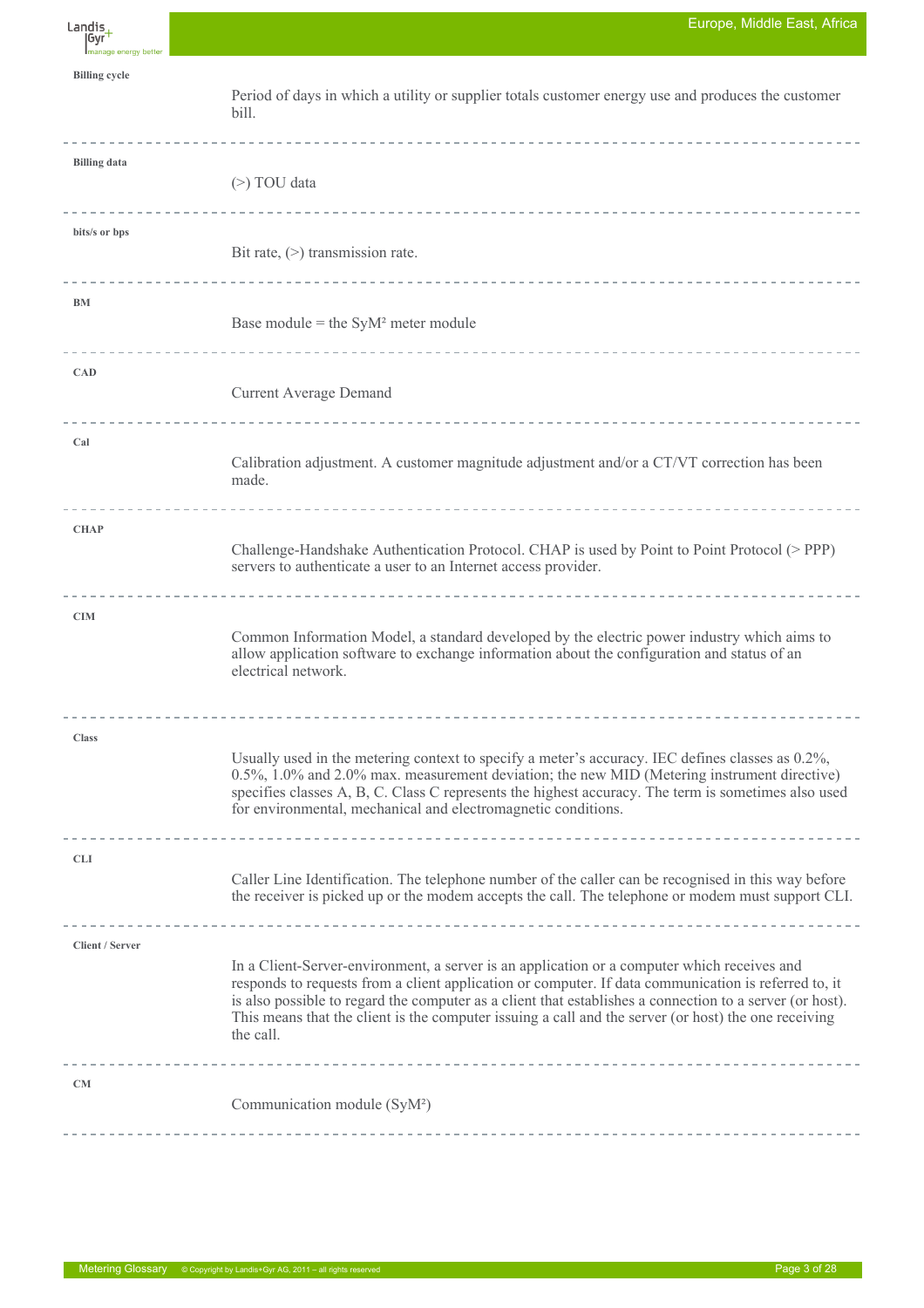| $Langis_+$<br> Gyr <sup>1</sup><br>Imanage energy better | Europe, Middle East, Africa                                                                                                                                                                                                                                                                                                                                                                                                                                                     |
|----------------------------------------------------------|---------------------------------------------------------------------------------------------------------------------------------------------------------------------------------------------------------------------------------------------------------------------------------------------------------------------------------------------------------------------------------------------------------------------------------------------------------------------------------|
| <b>COSEM</b>                                             | Companion Specification for Energy Metering, specifications required in addition to DLMS, which<br>describe the interface to the meter.                                                                                                                                                                                                                                                                                                                                         |
| $\bf CP$                                                 | Capture Period                                                                                                                                                                                                                                                                                                                                                                                                                                                                  |
| CPC                                                      | iMEGA ComPortClient                                                                                                                                                                                                                                                                                                                                                                                                                                                             |
| <b>CRC</b>                                               | Cyclic Redundancy Check. A CRC is a function which produces a checksum to detect errors after<br>data transmission or storage. A CRC is computed and appended before transmission or storage,<br>and verified afterwards by the recipient to confirm that no changes occurred on transit.                                                                                                                                                                                       |
| <b>CS</b>                                                | Central System/Station. A software which offers a complete set of features and functions in<br>connection with meter data acquisition, data segmentation, report generation, monitoring,<br>tariffication, data plausibility checks and many more.                                                                                                                                                                                                                              |
| <b>CS</b>                                                | Current loop serial interface. A serial transmission method that uses a closed loop. Current loops<br>provide a better signal-to-noise ratio (SNR) than voltage-based systems, i.e. they offer very good<br>noise immunity.                                                                                                                                                                                                                                                     |
| <b>CSD</b>                                               | Circuit Switched Data (CSD) is the original form of data transmission developed for mobile phone<br>systems like Global System for Mobile Communications (GSM). CSD uses a single radio time slot<br>to deliver 9.6 kbit/s or 14.4 kbit/s data transmission to the GSM Network and Switching Subsystem<br>where it could be connected through the equivalent of a normal modem to the Public Switched<br>Telephone Network (PSTN) allowing direct calls to any dial-up service. |
| <b>CSV</b>                                               | Comma separated values. The CSV file format is a very simple data file format for the storage or<br>exchange of tabular data that is supported by almost all spreadsheet software such as Excel, Calc,<br>etc. Any programming language that has input/output and string processing functionality will be<br>able to read and write CSV files.                                                                                                                                  |
| CT                                                       | Current transformer. An alternating current device which reduces actual current flow through<br>meter with a fixed ratio.                                                                                                                                                                                                                                                                                                                                                       |
| <b>CT Ratio</b>                                          | The relationship of a current transformers' primary to secondary rating. This ratio defines the<br>multiplication factor that has to be applied to the meter output in order to obtain the actual metered<br>amount.                                                                                                                                                                                                                                                            |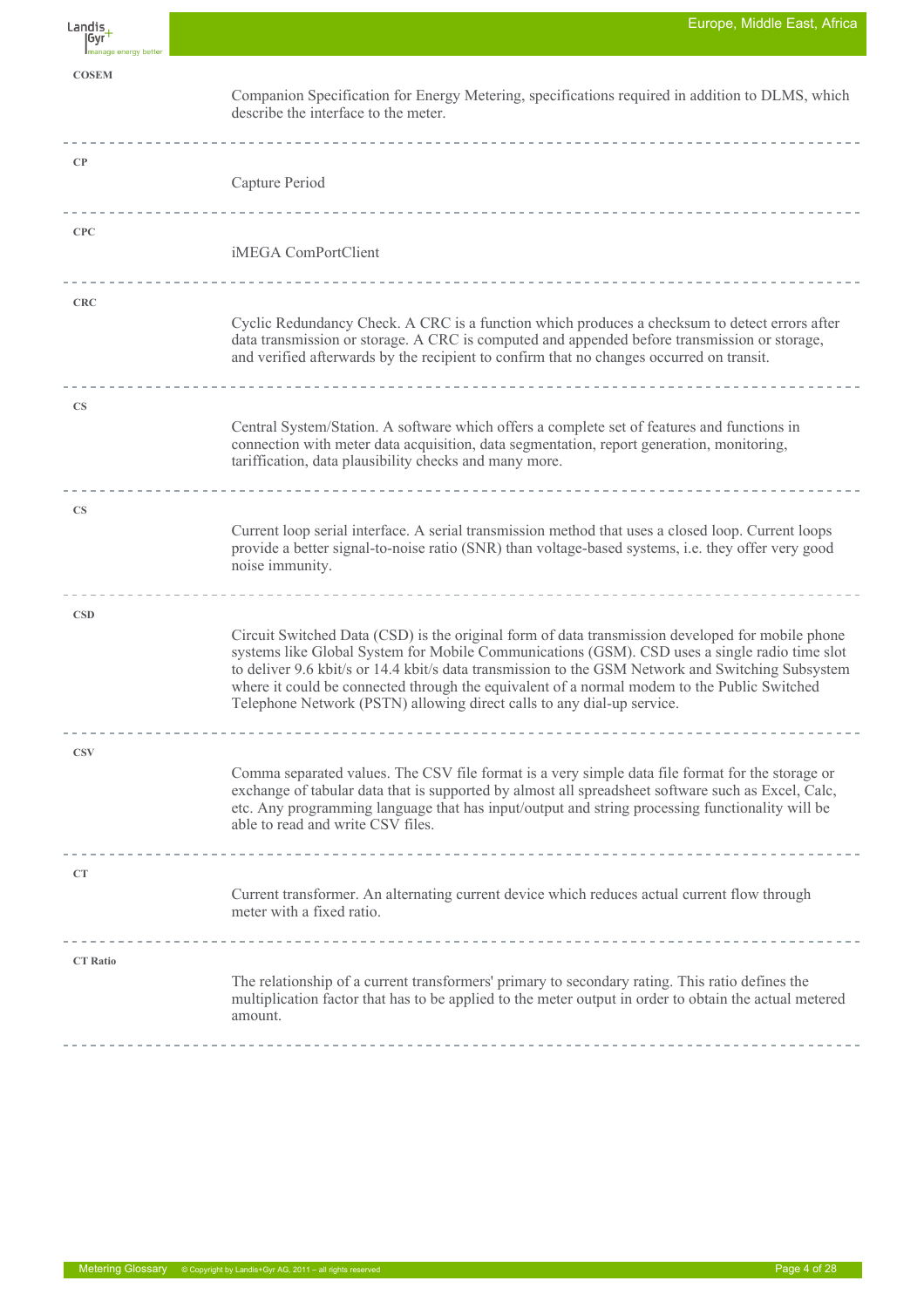| Landis<br> Gyr<br>Imanage energy better | Europe, Middle East, Africa                                                                                                                                                                                                                                                                                                                                                                                                                                                                                                                                                                           |
|-----------------------------------------|-------------------------------------------------------------------------------------------------------------------------------------------------------------------------------------------------------------------------------------------------------------------------------------------------------------------------------------------------------------------------------------------------------------------------------------------------------------------------------------------------------------------------------------------------------------------------------------------------------|
| <b>CTS</b>                              | Clear To Send. A signal employed in a procedure which intends to ensure that nodes within a<br>network refrain from sending data for a given time if a particular destination node replies with a<br>Clear To Send frame (CTS) upon reception of a Request to Send frame (RTS). This method solves<br>the hidden node problem.                                                                                                                                                                                                                                                                        |
| <b>CU</b>                               | Communication unit. A device which can be connected to a meter in order to enable automatic<br>meter reading.                                                                                                                                                                                                                                                                                                                                                                                                                                                                                         |
| <b>Cumulative value</b>                 | Value cumulated since the beginning of the measurement.                                                                                                                                                                                                                                                                                                                                                                                                                                                                                                                                               |
| DA                                      | Data Acquisition                                                                                                                                                                                                                                                                                                                                                                                                                                                                                                                                                                                      |
| <b>Daily Consumption</b>                | The amount of energy a consumer uses in a 24 hour day. It is captured at a specific time each day,<br>usually at midnight, and refers to active energy.<br>-----------------------------                                                                                                                                                                                                                                                                                                                                                                                                              |
| Datagram                                | With the TCP/IP transmission protocol, data is transmitted in the form of data packets, the<br>so-called IP-Datagrams. An IP-Datagram has the following structure:<br>1. IP-Header<br>2. TCP-/UDP-Header<br>3. Data (Payload)                                                                                                                                                                                                                                                                                                                                                                         |
| DC                                      | Data Concentrator                                                                                                                                                                                                                                                                                                                                                                                                                                                                                                                                                                                     |
| DCE                                     | --------------------------------------<br>Data Communication Equipment. Designation of a unit which only passes on data, e.g. a modem.                                                                                                                                                                                                                                                                                                                                                                                                                                                                |
| Delta value                             | Value calculated over the billing or the capture period. After the end of the period the value is reset.                                                                                                                                                                                                                                                                                                                                                                                                                                                                                              |
| <b>Demand billing</b>                   | The demand upon which billing to a customer is based, as specified in the rate schedule or contract.<br>The billing demand doesn't have to coincide with the actual measured demand for a billing period.<br>Such a charge might be applied to an industrial customer who may have inconsistent supplies of<br>raw materials, but who must have access to substantial amounts of energy when those materials are<br>available, or to a seasonal customer who requires large amounts of energy at one time of the year<br>for which a utility company must make extra facilities constantly available. |
| <b>Demand</b> interval                  | The interval of time over which a demand measurement is taken. Common intervals: 10, 15, 30, or<br>60 minutes.                                                                                                                                                                                                                                                                                                                                                                                                                                                                                        |

F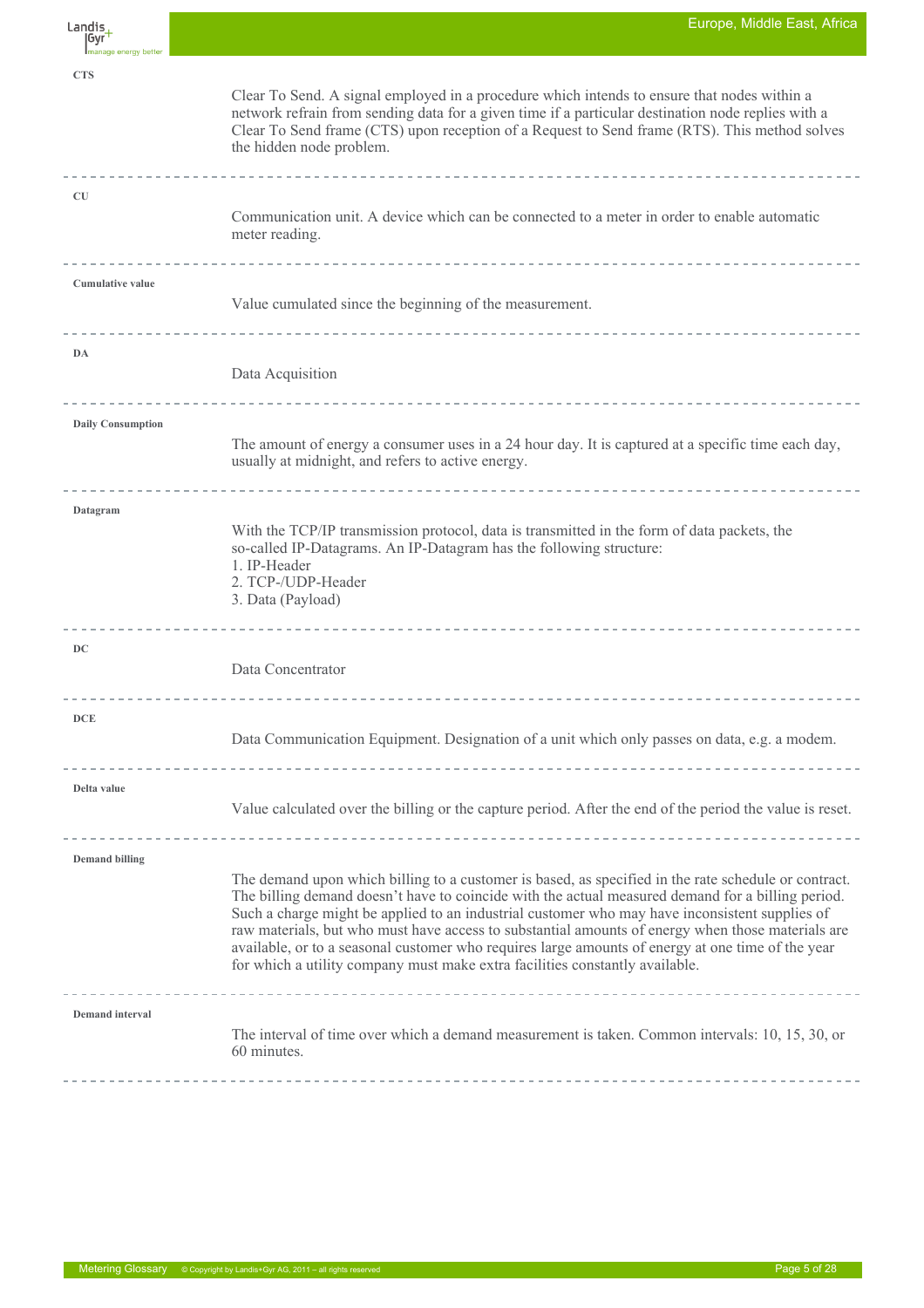| Landis,<br> Gyr<br>Imanage energy better | Europe, Middle East, Africa                                                                                                                                                                                                                                                                                                                                                                                                             |
|------------------------------------------|-----------------------------------------------------------------------------------------------------------------------------------------------------------------------------------------------------------------------------------------------------------------------------------------------------------------------------------------------------------------------------------------------------------------------------------------|
| <b>Demand response</b>                   | Commercial arrangements between utilities and their customers in which customers agree to reduce<br>their loads when the electricity system – either the network or generation – is constrained.                                                                                                                                                                                                                                        |
| Deregulation                             | The elimination of regulation from a previously regulated industry or sector of an industry.                                                                                                                                                                                                                                                                                                                                            |
| <b>DFS</b>                               | Direct Field Sensor. A technology based on the Hall effect used in Landis+Gyr measuring elements<br>in order to generate digital signals.<br>------------------------------------                                                                                                                                                                                                                                                       |
| <b>DHCP</b>                              | Dynamic Host Configuration Protocol. This is a protocol used by networked devices (clients) to<br>obtain the parameters necessary for operation in an Internet Protocol network. This protocol<br>reduces system administration workload, allowing devices to be added to the network with little or<br>no manual configuration.                                                                                                        |
| <b>DIN</b>                               | Deutsche Industrienorm (German industrial standard)                                                                                                                                                                                                                                                                                                                                                                                     |
| Disconnector                             | A relay that can turn off power to a whole house or other metered electric service. In specific cases,<br>it can be operated remotely.                                                                                                                                                                                                                                                                                                  |
| Distribution utility                     | The regulated electric utility that constructs and maintains the distribution wires which connect the<br>transmission grid to the final customer. This utility can also perform other services such as<br>aggregating customers, purchasing power supply and transmission services for customers, billing<br>customers and reimbursing suppliers, and offering other regulated or non-regulated energy services<br>to retail customers. |
| <b>DLC</b>                               | Distribution Line Carrier. DLC utilizes the existing electrical distribution network in the Medium<br>voltage (MV) – i.e., 11 kV, Low Voltage (LV) as well building voltages for data transmission. It is<br>very similar to PLC.                                                                                                                                                                                                       |
| dlms                                     | Device Language Message Specification. This specification provides an environment for structured<br>modelling and meter data exchange. Applications such as remote meter reading, remote control and<br>value added services for metering any kind of energy (electricity, water, gas, and heat) are<br>supported.                                                                                                                      |
| dlms device identification               | Worldwide unique number in each dlms device to identify the device (in blue book it is named<br>'COSEM logical device name')                                                                                                                                                                                                                                                                                                            |
| dlms tree                                | Tree in MAP120 showing all dlms objects of a device.                                                                                                                                                                                                                                                                                                                                                                                    |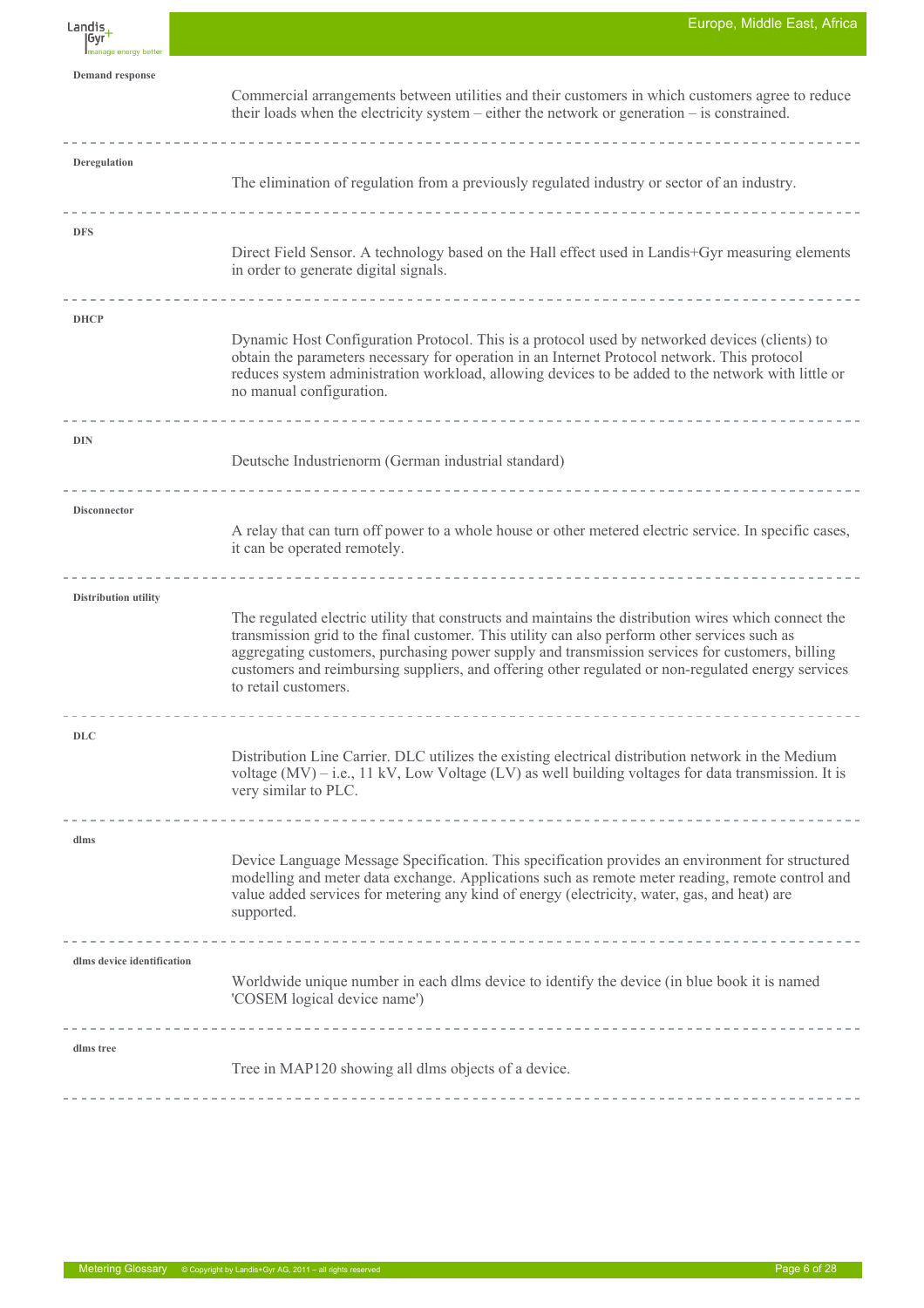| Landis<br>  Gyr       | Europe, Middle East, Africa                                                                                                                                                                                                                                                                                                                                                                                                      |
|-----------------------|----------------------------------------------------------------------------------------------------------------------------------------------------------------------------------------------------------------------------------------------------------------------------------------------------------------------------------------------------------------------------------------------------------------------------------|
| Imanage energy better |                                                                                                                                                                                                                                                                                                                                                                                                                                  |
| dlms UA               | dlms User Association. Group of various companies interested in promoting, developing and<br>enhancing the dlms standard.                                                                                                                                                                                                                                                                                                        |
| <b>DNS</b>            | The addressing in IP-network is performed with the use of IP-addresses. Because it is more<br>user-friendly, the addressing with a domain address is usually preferred (i.e. in the form<br>www.abc.de). If the domain address is used, the sender sends the domain address first to a Domain<br>Name Server (DNS) to obtain the corresponding IP-address. Then, the sender transmits its data to<br>this particular IP-address. |
| <b>DNV</b>            | Data Not Valid (flag)                                                                                                                                                                                                                                                                                                                                                                                                            |
| <b>DSM</b>            | Demand side management. This is a means to control energy consumption and to optimise network<br>usage via tariff control and/or load control. Both can be controlled via ripple control signals (PLC)<br>and radio signals. DSM encourages consumers to modify patterns of electricity usage, including the<br>timing and level of electricity demand.<br>------------------------------------                                  |
| <b>DSO</b>            | Distribution System Operator = Verteilnetzbetreiber                                                                                                                                                                                                                                                                                                                                                                              |
| <b>DSR</b>            | Data Set Ready, Signal of e.g. the RS-232-C Interface                                                                                                                                                                                                                                                                                                                                                                            |
| <b>DSW</b>            | Device Software, (>) Firmware.                                                                                                                                                                                                                                                                                                                                                                                                   |
| <b>DTE</b>            | Data Terminal Equipment. This is an end instrument - e.g. PC, terminal or laptop - that converts<br>user information into signals for transmission, or reconverts the received signals into user<br>information. A DTE device communicates with the Data Communication Equipment (DCE).                                                                                                                                          |
| <b>DTR</b>            | Data Terminal Ready. An abbreviation used in RS232 serial communications. The DTR signal is<br>sent via a dedicated wire from the transmitting computer to the transmission device to indicate that<br>the computer is ready to receive data.                                                                                                                                                                                    |
| <b>EAN</b>            | The EAN is the International Article Number (formerly European Article Number) and is a product<br>designation for commercial articles. Generally, the EAN is printed onto the product packaging in<br>the form of a machine-readable bar code and can be decoded by bar code scanners.                                                                                                                                          |
| <b>EDI</b>            | End of Interval. This bit indicates that the capture period was terminated and the profile entry was<br>made due to an unsynchronised tariff switching.                                                                                                                                                                                                                                                                          |
| <b>EDIS</b>           | Energy Data Identification System (energy industry standard)                                                                                                                                                                                                                                                                                                                                                                     |

É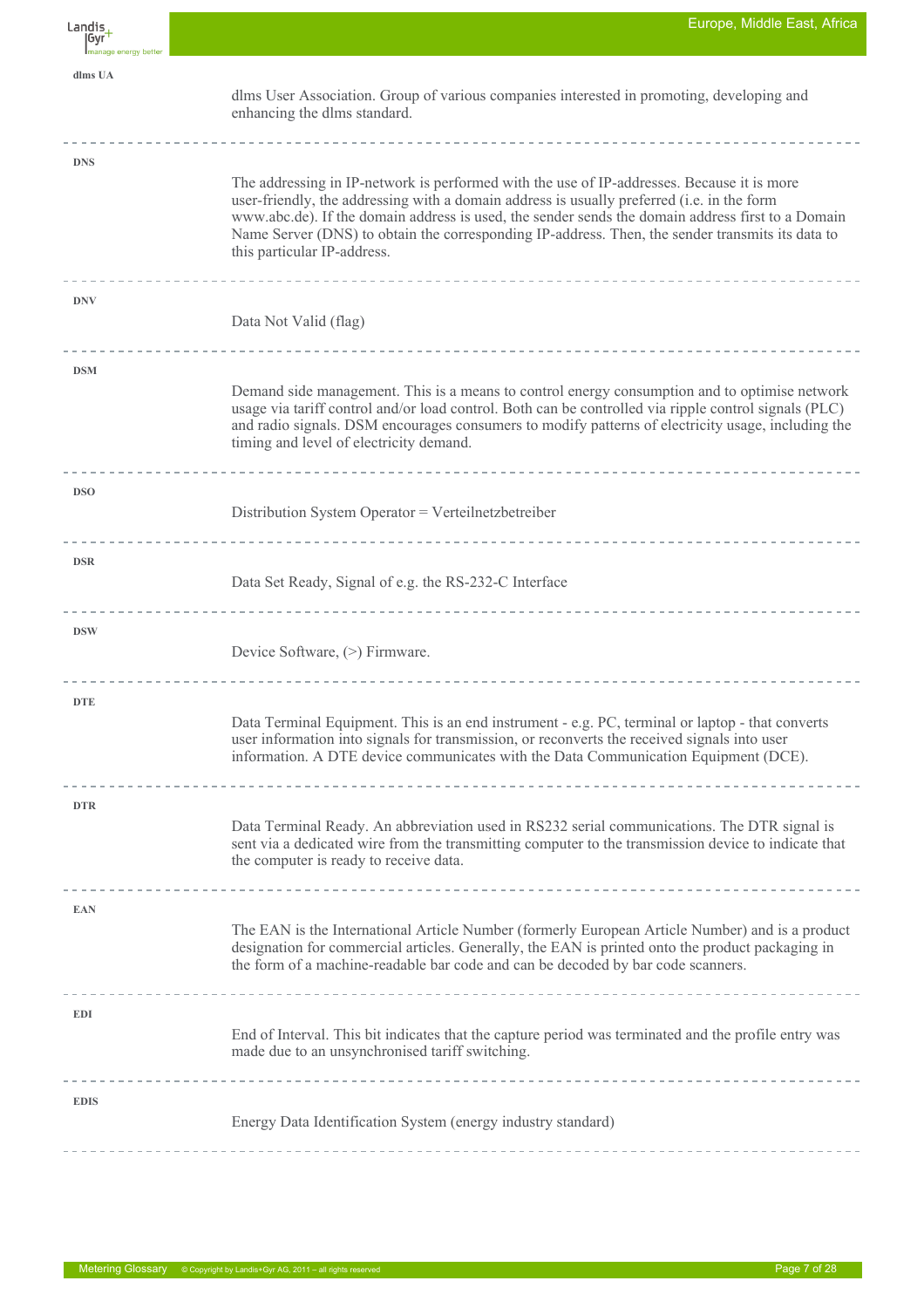| Landis_<br> Gyr<br>Imanage energy better | Europe, Middle East, Africa                                                                                                                                                                                                                                                                                                                                                     |
|------------------------------------------|---------------------------------------------------------------------------------------------------------------------------------------------------------------------------------------------------------------------------------------------------------------------------------------------------------------------------------------------------------------------------------|
| <b>EDM</b>                               | Energy Data Management covers the management and calculation of energy data in the liberalised<br>electricity and gas market.                                                                                                                                                                                                                                                   |
| <b>EEPROM</b>                            | Electrically Erasable Programmable Read Only Memory. An EEPROM is a non-volatile storage<br>chip used to store data safely even in case of a power cut.                                                                                                                                                                                                                         |
| <b>EFA</b>                               | Energy Flow Active. The energy flow signal EFA is derived from the measured quantities<br>$ +A + -A $ and is solely used to drive the energy flow contacts.                                                                                                                                                                                                                     |
| <b>EFR</b>                               | Energy Flow Reactive. The energy flow signal EFR is derived from the measured quantities<br>$ +R $ +  -R  and is solely used to drive the energy flow contacts.                                                                                                                                                                                                                 |
| <b>EIA</b>                               | Electronic Industries Alliance. The EIA publishes standards, e.g. for interfaces such as RS-232<br>(now EIA-232). The former designation RS stands for Radio Sector. Nowadays, it is interpreted as<br>Recommended Standard because it encompasses standards that go beyond the actual radio sector.                                                                            |
| <b>EMC</b>                               | Electromagnetic Compatibility is concerned with the unintentional generation, propagation and<br>reception of electromagnetical energy and with the unwanted effects that such an energy may<br>induce. In particular, the aim of EMC is the correct operation, in the same environment, of<br>different equipments which involve electromagnetic phenomena in their operation. |
| <b>Energy Data Acquisition</b>           | Acquisition/read-out of energy meter data via handheld-terminals, drive-by or communication<br>technology (e.g. radio, mesh, plc, PSTN, GSM/GPRS).                                                                                                                                                                                                                              |
| <b>Energy Data Management</b>            | Processing of energy data for billing, forecasting and other purposes, related to the operational<br>and/or commercial processes of energy utilities.                                                                                                                                                                                                                           |
| <b>Energy Management</b>                 | Technologies or strategies that reduce, limit or shift peak loads to off-peak time periods. Examples<br>include load limiting devices or programs that aggressively promote time-of-use (TOU) rates, real<br>time pricing or other innovative rates intended to reduce consumer bills and shift hours of operation<br>of equipment to off-peak periods.                         |
| ER                                       | Energy Register                                                                                                                                                                                                                                                                                                                                                                 |
| <b>ERP</b>                               | Enterprise Resource Planning. ERP systems aim at integrating all data and processes of an<br>organisation into a unified system. In order to achieve this, multiple components of software and<br>hardware are employed. A key component of most ERP systems is a central database to store data<br>for the various system modules.                                             |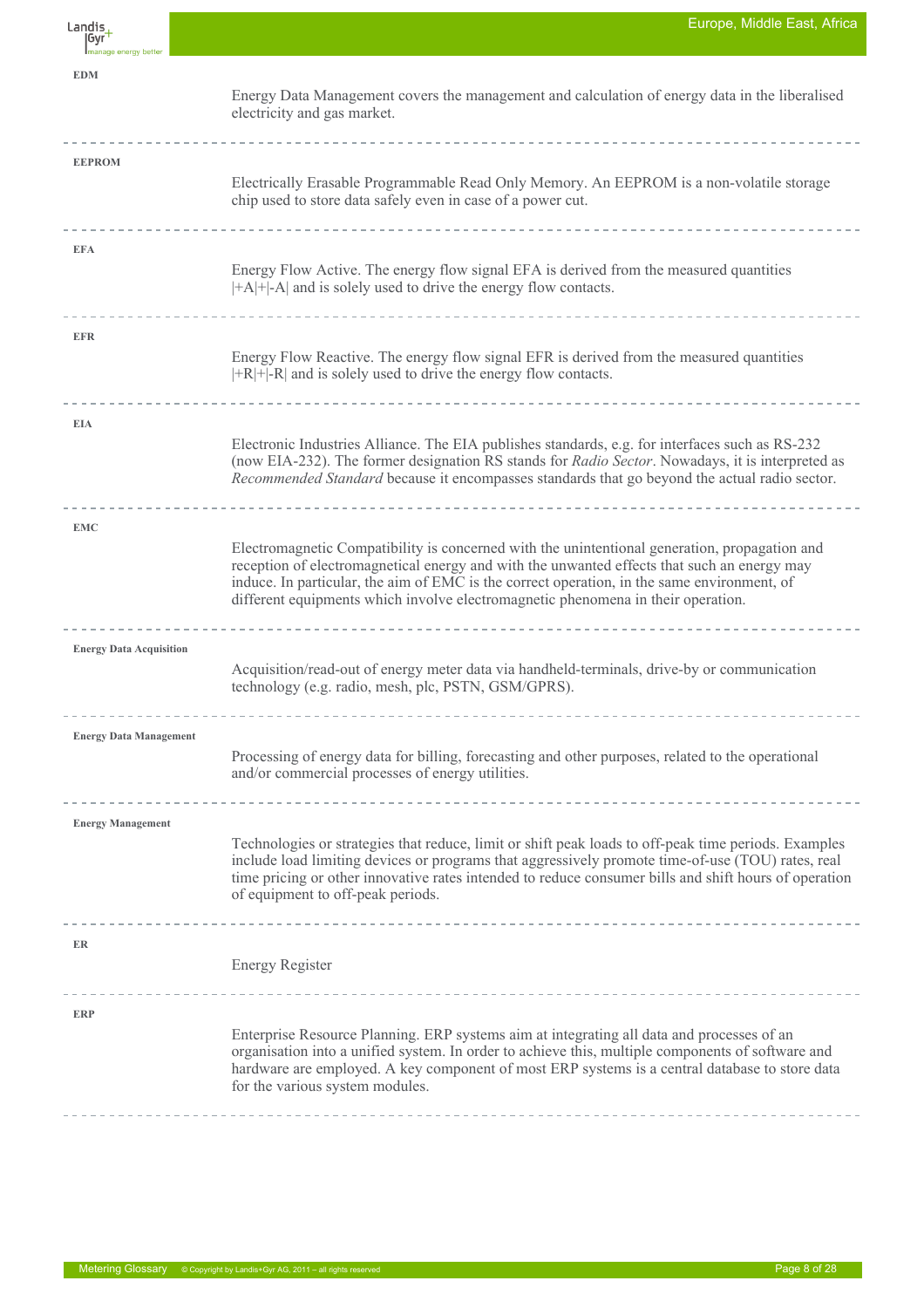Landis $+$ |Gyr **ESD** Electrostatic discharge  $\frac{1}{2}$ **ESU** Energy Service Utility <u>. . . . . . . . . . . . . . . .</u> **ESW** Embedded Software <u>. . . . . . . . . . . . . . . .</u> **ET** Energy Total ------------**Ethernet** Ethernet is a wired local data network (LAN) technology. It enables data exchange with data frames between all devices (e.g. computer, printer) connected to a local network (LAN). Usually, a LAN spans entire buildings. However, today applications which connect devices over wide distances via glass fibre or radio are also possible. Ethernet entails definitions of cables and connector types, describes the signalisation for the bit transmission layer and defines packet formats and protocols. Generally, Ethernet is standardised in the IEEE-standard 802.3. From the 1990s it became the most widely used LAN technology. **Ferraris meter** The Ferraris meter, named after Galileo Ferraris, is an electromagnetic electricity meter used to display electric energy and to record transmitted energy in single and three phase alternating current networks.  $- - - - -$ **Firmware** Static software that resides on a hardware device such as a meter. This software defines the meter's functionality. \_\_\_\_\_\_\_\_\_\_\_\_\_\_\_\_\_\_\_\_\_\_\_\_\_\_\_\_\_\_\_\_\_\_\_ **FPS** The Landis+Gyr Load Management Control System --------------**FSK** Frequency Shift Keying, a classical narrow band modulation method: the digital form of frequency modulation. A specific frequency corresponds to a digital level. **Full-duplex** Designation for an interface in which data can be transmitted mutually independently in both directions, e.g. RS232. **Generation Company** A regulated or non-regulated entity that operates and maintains existing generating plants. This company may own the generation plants or interact with the short term market on behalf of plant owners.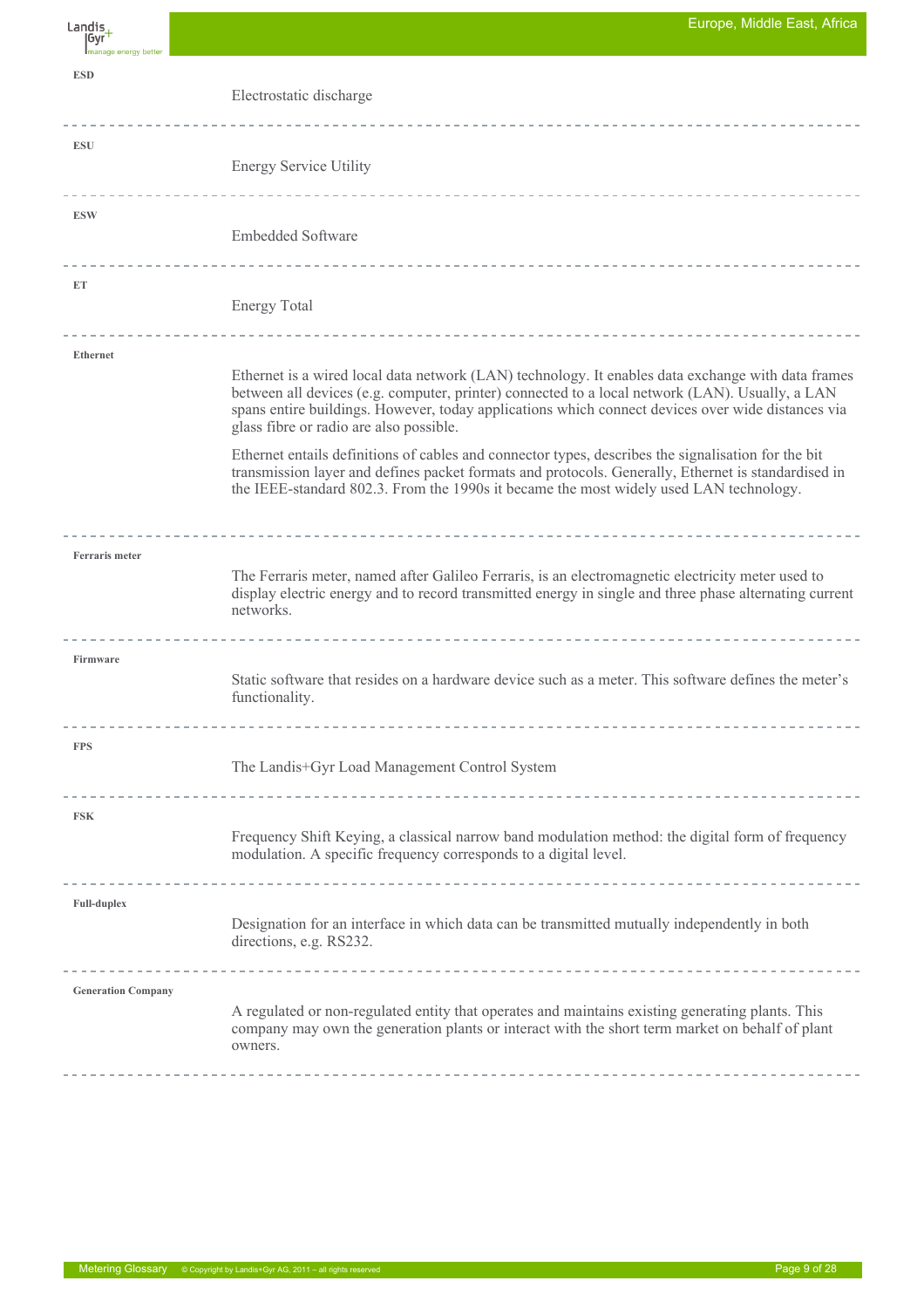| Landis,<br> Gyr<br>manage energy better | Europe, Middle East, Africa                                                                                                                                                                                                                                                                                                                                              |
|-----------------------------------------|--------------------------------------------------------------------------------------------------------------------------------------------------------------------------------------------------------------------------------------------------------------------------------------------------------------------------------------------------------------------------|
| <b>GPRS</b>                             | General Packet Radio Service. GPRS is a mobile data service available to users of GSM mobile<br>phones. It is often described as "2.5G", that is, a technology between the second (2G) and third<br>(3G) generations of mobile telephony. It provides transmission rates of up to 115.2 kbps by using<br>unused channels in the GSM network.                             |
| <b>Greenhouse Effect</b>                | The increasing average global surface temperature caused by gases in the atmosphere (including<br>carbon dioxide, methane, nitrous oxide, ozone, and chlorofluorocarbon). The greenhouse effect<br>allows solar radiation to penetrate but absorbs the infrared radiation returning to space.                                                                            |
| Grid company                            | A company that manages power lines and generators to ensure generators are dispatched as needed<br>to meet the requirements of the customers connected to the grid at various points.                                                                                                                                                                                    |
| <b>Grid meters</b>                      | High precision electricity meters for the highest energy quantities with several communication<br>interfaces for e.g. GPRS/GSM or TCP/IP. These meters provide flexible communication with<br>several central stations, making all relevant data accessible to all partners.                                                                                             |
| Gridstream                              | The Landis+Gyr solution concept that packages our AMM offering, including the latest<br>multi-energy metering and network management technology, and personal energy management<br>tools                                                                                                                                                                                 |
| <b>GSM</b>                              | Global System for Mobile Communication. This is a worldwide standard for digital mobile<br>networks. Apart from voice services (telephone), GSM also supports several data services such as<br>Fax, SMS, CSD and GPRS. Depending on legal regulations in the various countries, the frequency<br>bands 900 MHz, 1800 MHz or 850 MHz and 1900 MHz are used.               |
| <b>GSS</b>                              | Gridstream Solution                                                                                                                                                                                                                                                                                                                                                      |
| Half-duplex                             | Designation for an interface in which data can only be transmitted in one direction at a time. The<br>data direction can, however, be subsequently changed, e.g. RS485.                                                                                                                                                                                                  |
| <b>HDLC</b>                             | High-Level Data Link Control (HDLC) is a bit-oriented synchronous data link layer protocol<br>specified by the International Organisation for Standardisation (ISO). The current standard for<br>HDLC in ISO 13239: Information Processing Systems - Data Communication High-Level Data<br>Link Control Procedure - Frame Structure<br>--------------------------------- |
| <b>HES</b>                              | The Head End System is part of Advanced Metering Infrastructure (AMI). It typically manages the<br>data communication between AMI meters and meter data management system (MDMS)<br>__________________________________                                                                                                                                                   |
| HHT, HHU                                | Handheld terminal/unit, used for automated meter readings                                                                                                                                                                                                                                                                                                                |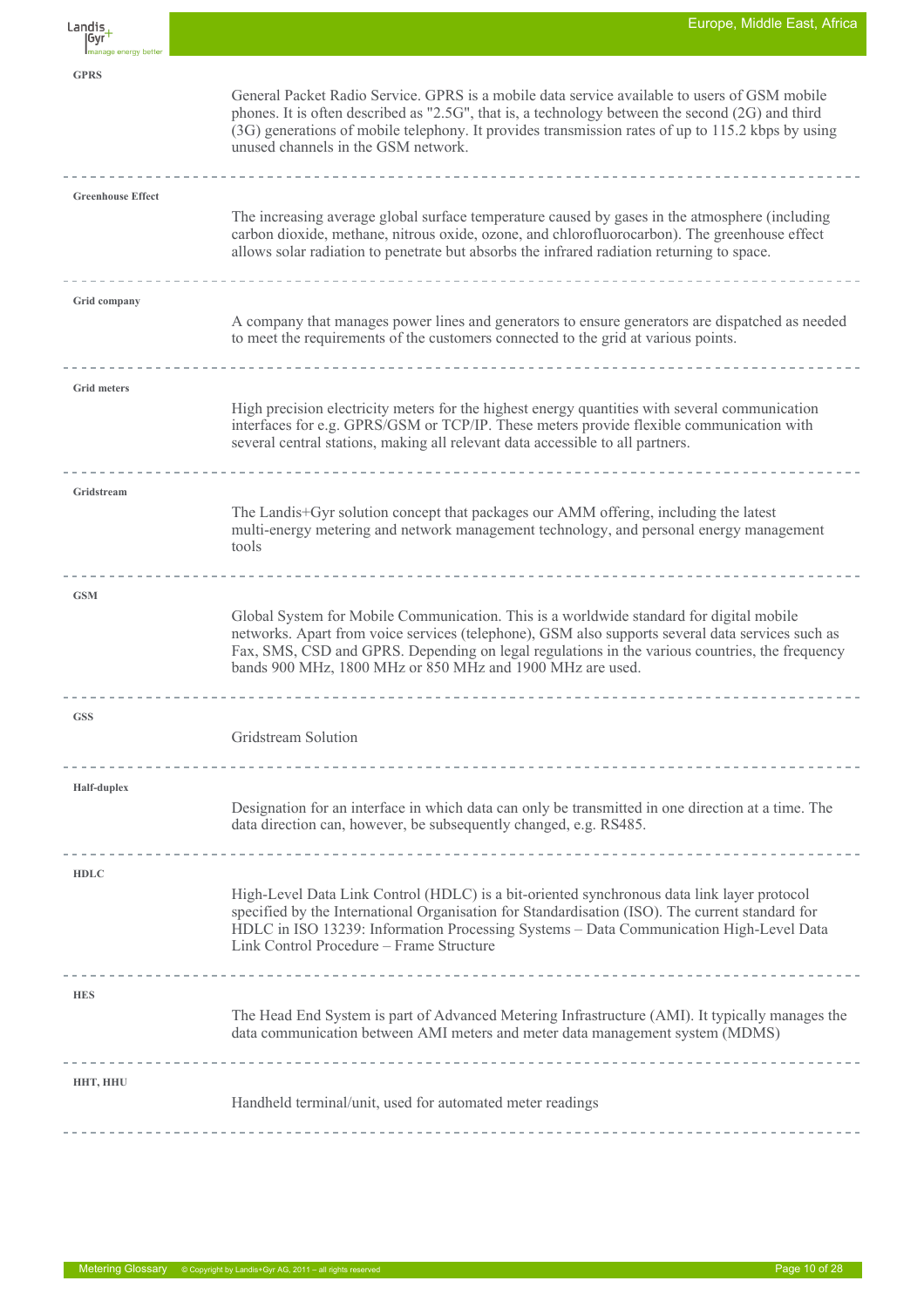| Landis,<br> Gyr<br>Imanage energy better | Europe, Middle East, Africa                                                                                                                                                                                                                                                                                                                                                                                                                                                                       |
|------------------------------------------|---------------------------------------------------------------------------------------------------------------------------------------------------------------------------------------------------------------------------------------------------------------------------------------------------------------------------------------------------------------------------------------------------------------------------------------------------------------------------------------------------|
| <b>HLS</b>                               | High Level Security. The client and the server are both mutually authenticated. The server<br>transmits a "challenge" (typically a random number) to the client; the client processes the<br>"challenge" in a secret way (typically by encrypting it with a secret key) and transmits the<br>processed challenge back to the server. The server then checks if the "challenge" was processed<br>correctly. The authentification of the server is done in reverse order.                           |
| <b>Hourly Metering</b>                   | A type of interval metering where the measurement or recording of customer usage is collected on<br>an hourly basis.                                                                                                                                                                                                                                                                                                                                                                              |
| <b>HTTP</b>                              | HyperText Transfer Protocol                                                                                                                                                                                                                                                                                                                                                                                                                                                                       |
| <b>I&amp;C</b> meters                    | Industrial and commercial meters: Multi-tariff meters, often featuring active and reactive energy<br>registers, for industrial or commercial usage.                                                                                                                                                                                                                                                                                                                                               |
| <b>IARP</b>                              | Inverse Address Resolution Protocol. IARP is used within an Ethernet-IP-network to determine the<br>IP-address of someone whose MAC-address is known.<br>Subscriber A knows the MAC-address of subscriber B. In order to establish a TCP/IP-connection<br>to subscriber B, subscriber A needs the IP-address of subscriber B. To find out the IP-address of<br>subscriber B, subscriber A sends an IARP-request to the MAC-address of subscriber B. Subscriber<br>B responds with its IP-address. |
| <b>ICC</b>                               | Integrated Circuit Card, also known as SIM card.<br>--------------------------------                                                                                                                                                                                                                                                                                                                                                                                                              |
| <b>IDIS</b>                              | Interoperable Device Interface Specification, an association established to maintain and promote<br>publicly available technical interoperability specifications based on open standards.                                                                                                                                                                                                                                                                                                         |
| <b>IEC</b>                               | International Electrotechnical Commission, an international standards organization dealing with<br>electrical, electronic and related technologies.                                                                                                                                                                                                                                                                                                                                               |
| <b>IEC</b> readout                       | Billing data readout according to IEC 62056-21.                                                                                                                                                                                                                                                                                                                                                                                                                                                   |
| <b>IHU</b>                               | IHU - In-Home display Unit, a unit which informs end-users about their energy consumption.                                                                                                                                                                                                                                                                                                                                                                                                        |
| IM                                       | Pulse emitting module (SyM <sup>2</sup> )                                                                                                                                                                                                                                                                                                                                                                                                                                                         |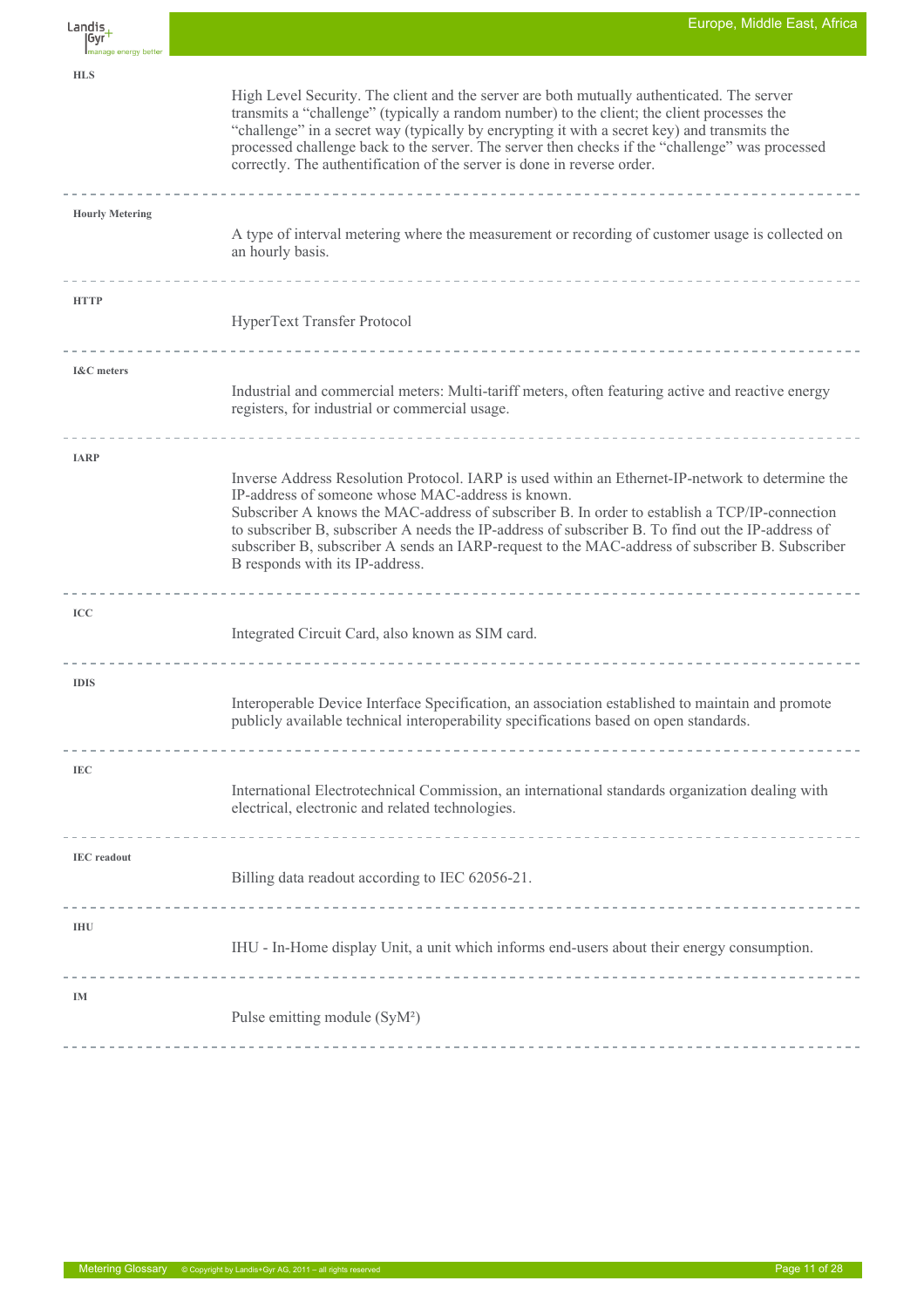| Landis,<br> Gyr<br>Imanage energy better | Europe, Middle East, Africa                                                                                                                                                                                                                                                                                                                                                                                                                                                                                                                                                      |
|------------------------------------------|----------------------------------------------------------------------------------------------------------------------------------------------------------------------------------------------------------------------------------------------------------------------------------------------------------------------------------------------------------------------------------------------------------------------------------------------------------------------------------------------------------------------------------------------------------------------------------|
| <b>iMEGA</b>                             | Internet Metering Gateway. iMEGA is the interface between the meter and the AMR system. It<br>manages a list of the dynamic IP addresses of the Internet-connected meters. iMEGA is therefore a<br>kind of telephone book for automatic meter reading. iMEGA is also an important security<br>component in the overall system, since it does permit access to the meter without a valid code. The<br>iMEGA software does not store any meter data.                                                                                                                               |
| <b>IMEI</b>                              | The International Mobile Equipment Identity is a number unique to every GSM and UMTS mobile<br>phone as well as some satellite phones.                                                                                                                                                                                                                                                                                                                                                                                                                                           |
| <b>IMSI</b>                              | An International Mobile Subscriber Identity is a unique number associated with all GSM and<br>UMTS network mobile phone users. It is stored in the SIM.                                                                                                                                                                                                                                                                                                                                                                                                                          |
| <b>Industrial meter</b>                  | An electricity meter used in industrial and commercial settings. These meters have an extended<br>functionality and communication possibilities and can be integrated into systems for high data<br>availability.                                                                                                                                                                                                                                                                                                                                                                |
| Interval meter                           | Interval meters measure customer energy consumption by fixed time periods or intervals (typically<br>every 15 minutes, but this can vary depending on utility requirements). Today, interval metering is<br>provided to commercial and industrial customers and some residential customers. In the future, in<br>an unbundled environment, the residential market may require more frequent interval<br>measurements. These meters produce many hundreds of sets of data and are usually read remotely<br>due to the large amounts of data collected.<br>_______________________ |
| Intranet                                 | An intranet is a private IP-network whose size may vary. An IP-network of a company or several<br>interconnected private computers might form an intranet.<br>In contrast, the internet is a public network. Intranet and internet should only be connected via<br>security devices such as a firewall.                                                                                                                                                                                                                                                                          |
| <b>IOU</b> (investor owned utility)      | A company, owned by stockholders for profit, that provides utility services. A designation used to<br>differentiate a utility owned and operated for the benefit of shareholders from municipally owned<br>and operated utilities and rural electric cooperatives.                                                                                                                                                                                                                                                                                                               |
| $_{\rm IP}$                              | Ingress Protection Level; 1st number: Solid Particle Protection, 2nd number: Liquid Ingress<br>Protection                                                                                                                                                                                                                                                                                                                                                                                                                                                                        |
| IP-address                               | Each host or router in the internet / intranet has a unique IP-address (IP = Internet Protocol). The<br>IP-address consists of 32 bits $(= 4 \text{ Byte})$ and is written as 4 numbers (ranging from 0 to 255)<br>separated by a dot.<br>An IP-address has two parts: the network address and the host address.<br>All hosts of a network have the same network address but different host addresses. There are three<br>size categories of networks: Class A, B and C.                                                                                                         |
| IP-packet                                | See Datagram.                                                                                                                                                                                                                                                                                                                                                                                                                                                                                                                                                                    |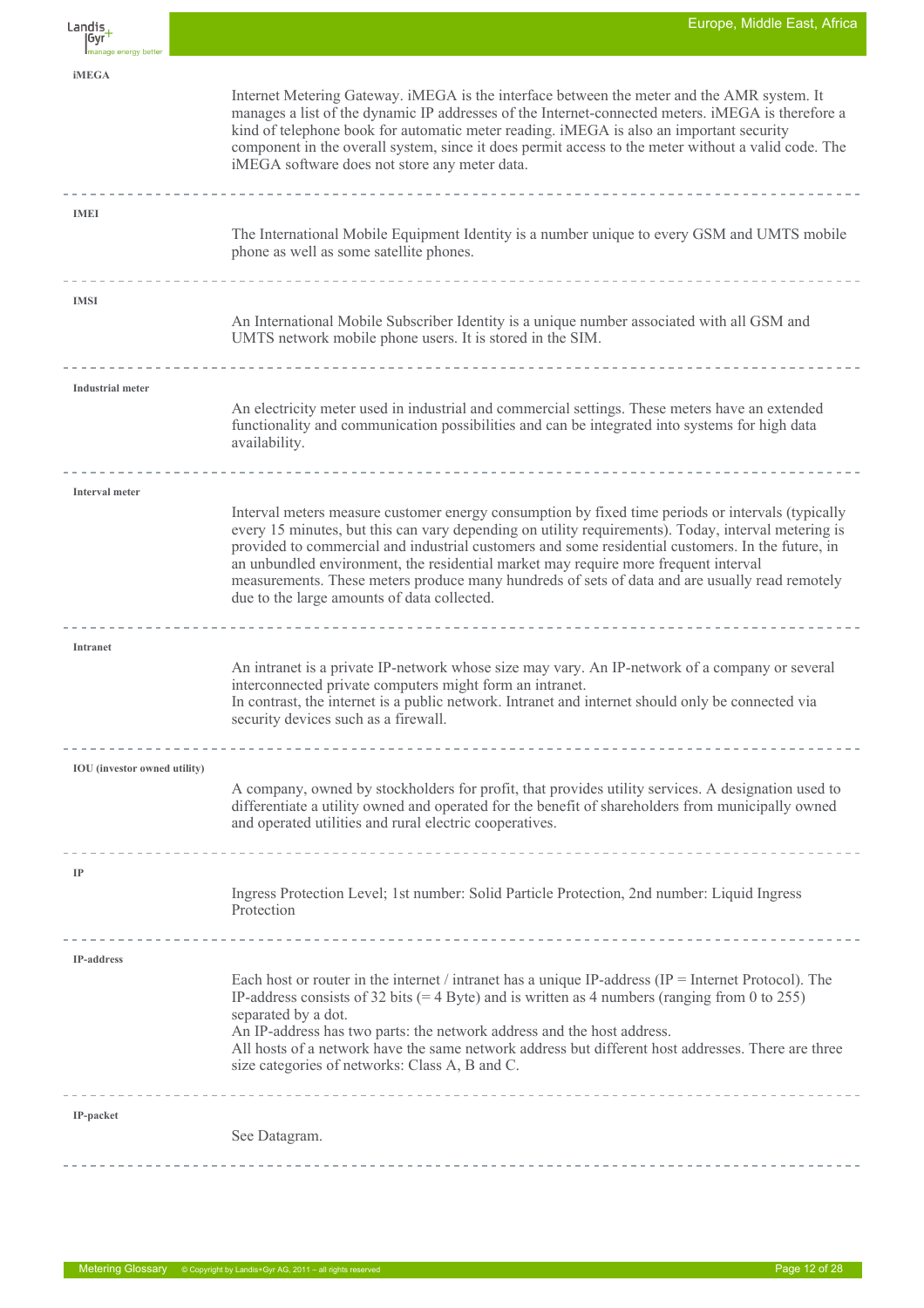| Landis_<br> Gyr<br>Imanage energy better | Europe, Middle East, Africa                                                                                                                                                                                                                                                                                                                                                                                                                                                                                                                                                                                        |
|------------------------------------------|--------------------------------------------------------------------------------------------------------------------------------------------------------------------------------------------------------------------------------------------------------------------------------------------------------------------------------------------------------------------------------------------------------------------------------------------------------------------------------------------------------------------------------------------------------------------------------------------------------------------|
| <b>IPT</b>                               | <b>Internet Protocol Telemetry</b><br>------------------------------                                                                                                                                                                                                                                                                                                                                                                                                                                                                                                                                               |
| IP-telemetry                             | Protocol according to E DIN 43863-4 for the transmission of telemetry data via IP-networks. It is<br>optimised in such a way that only few control data are added to the user data. It enables the use of<br>dynamically assigned IP-addresses.<br>First, the IP-telemetry-client establishes a TCP/IP-connection with the IP-telemetry-master. Then<br>the IP-telemetry-client logs on at the IP-telemetry-master with the help of user name and password.<br>If the login is successful, data can be exchanged in coded form. Control data are distinguished from<br>user data by an additional Escape sequence. |
| <b>ISO</b>                               | International Standardization Organisation, an international-standard-setting body.                                                                                                                                                                                                                                                                                                                                                                                                                                                                                                                                |
| <b>KEV</b>                               |                                                                                                                                                                                                                                                                                                                                                                                                                                                                                                                                                                                                                    |
| L                                        | Live wire. L1, L2, L3 are the phases 1, 2 and 3 of a three-phase network.                                                                                                                                                                                                                                                                                                                                                                                                                                                                                                                                          |
| <b>LAD</b>                               | Last Average Demand                                                                                                                                                                                                                                                                                                                                                                                                                                                                                                                                                                                                |
| LC                                       | Local Communication mode.<br>______________________________                                                                                                                                                                                                                                                                                                                                                                                                                                                                                                                                                        |
| <b>LLC</b>                               | Logical Link Control. Conforms to ISO/IEC 8809-2.                                                                                                                                                                                                                                                                                                                                                                                                                                                                                                                                                                  |
| <b>LLS</b>                               | Low Level Security. The client authenticates itself with a "secret" known by the client and the<br>server. The "secret" is typically a password. LLS is normally used on "secure" channels where no<br>eavesdropper is expected.                                                                                                                                                                                                                                                                                                                                                                                   |
| LM                                       | Load management                                                                                                                                                                                                                                                                                                                                                                                                                                                                                                                                                                                                    |
| <b>LMP</b>                               | Line Manager Protocol, a Landis+Gyr module within AMR, responsible for handling<br>communication lines towards the meters                                                                                                                                                                                                                                                                                                                                                                                                                                                                                          |
| Load (electric)                          | The amount of electric power delivered or required at any specific point or points on a system, as<br>demanded by an electricity-consuming system, or systems.                                                                                                                                                                                                                                                                                                                                                                                                                                                     |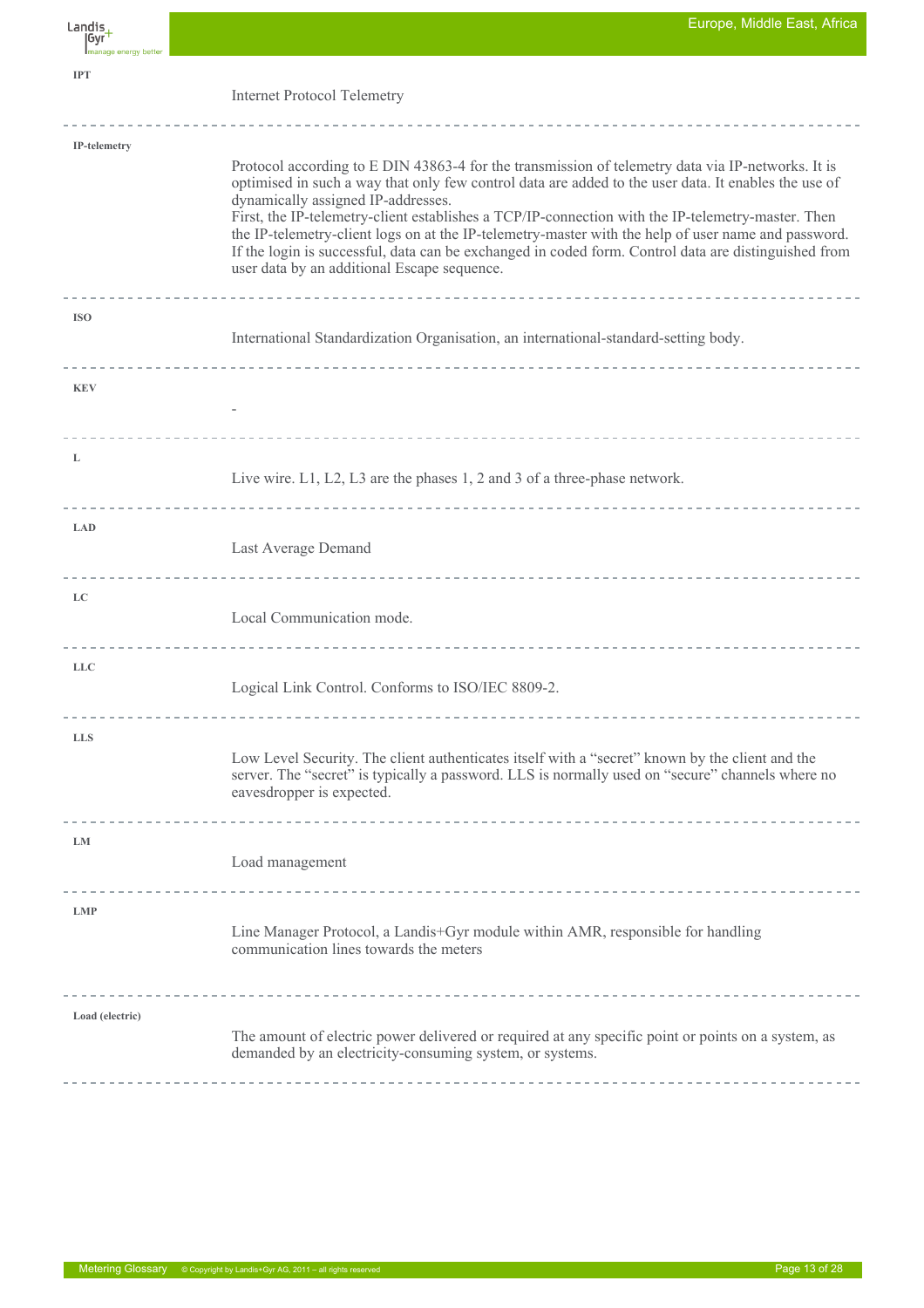| Landis,<br> Gyr'<br>Imanage energy better | Europe, Middle East, Africa                                                                                                                                                                                                                                                                                                                                                                                                                                                                                                                                                                                                                                                                                                                                                                                                                                                                                                                                                                                                                                                                                                                                                  |
|-------------------------------------------|------------------------------------------------------------------------------------------------------------------------------------------------------------------------------------------------------------------------------------------------------------------------------------------------------------------------------------------------------------------------------------------------------------------------------------------------------------------------------------------------------------------------------------------------------------------------------------------------------------------------------------------------------------------------------------------------------------------------------------------------------------------------------------------------------------------------------------------------------------------------------------------------------------------------------------------------------------------------------------------------------------------------------------------------------------------------------------------------------------------------------------------------------------------------------|
| Load control                              | Activities performed by the utility that can interrupt load at the time of peak by interrupting power<br>supply on consumer premises. Load control is usually applied to residential consumers.                                                                                                                                                                                                                                                                                                                                                                                                                                                                                                                                                                                                                                                                                                                                                                                                                                                                                                                                                                              |
| Load data                                 | Electric power consumption (kWh), measured in specific intervals.                                                                                                                                                                                                                                                                                                                                                                                                                                                                                                                                                                                                                                                                                                                                                                                                                                                                                                                                                                                                                                                                                                            |
| Load management                           | Utility activities designed to influence the timing and amount of electricity that customers may use.                                                                                                                                                                                                                                                                                                                                                                                                                                                                                                                                                                                                                                                                                                                                                                                                                                                                                                                                                                                                                                                                        |
| Load profile                              | Hourly or sub-hourly pattern of energy use. It is stored as a list of time stamped power data and is<br>sometimes shown as a graph depicting the power consumption over a specific period.                                                                                                                                                                                                                                                                                                                                                                                                                                                                                                                                                                                                                                                                                                                                                                                                                                                                                                                                                                                   |
| <b>Load profiling</b>                     | In a deregulated energy market, the public utility commission may require utilities to perform load<br>profile reads on a certain number of customers in each customer class. This load profiling data is<br>needed to determine rates and usage for other customers in the same customer class.                                                                                                                                                                                                                                                                                                                                                                                                                                                                                                                                                                                                                                                                                                                                                                                                                                                                             |
| <b>Load shedding</b>                      | The process of deliberately removing (either manually or automatically) preselected customer<br>demand from a power system in response to an abnormal condition to maintain the integrity of the<br>system and minimise overall customer outages.                                                                                                                                                                                                                                                                                                                                                                                                                                                                                                                                                                                                                                                                                                                                                                                                                                                                                                                            |
| <b>Load shifting</b>                      | ------------------------------------<br>Demand-side management programs designed to encourage consumers to move their use of<br>electricity from on-peak times to off-peak times.                                                                                                                                                                                                                                                                                                                                                                                                                                                                                                                                                                                                                                                                                                                                                                                                                                                                                                                                                                                            |
| Local bus with SyM <sup>2</sup>           | SyM <sup>2</sup> modules of a SyM <sup>2</sup> system communicate via the local bus. The local bus is an<br>Ethernet-network in which TCP/IP and UDP/IP are used as communication protocols.<br>It is not necessary to switch off a SyM <sup>2</sup> -metering point to extend it with additional participants, e.g.<br>further base modules. SyM <sup>2</sup> -modules do not need to be manually configured for a connection to the<br>local bus.<br>The assignment of the IP-adresses, necessary for TCP/IP and UDP/IP, is performed automatically.<br>After switching on, each SyM <sup>2</sup> -module first chooses an IP-adress freely and checks, if there is<br>another bus participant with this address. If the IP-address is still free, the SyM <sup>2</sup> -module keeps this<br>IP-address; if this IP-address is already taken, the $\text{SyM}^2$ -module chooses a new IP-address and<br>checks again, if it is already in use. The procedure is repeated until a free IP-address is found.<br>Additional SyM <sup>2</sup> -modules such as pulse emitting modules and communication modules are also<br>powered via the local bus (Power-over-Ethernet). |
| <b>Location Area Code</b>                 | A Location Area is a group of neigbouring interconnected GSM-base stations which facilitates the<br>search for and the call signalling to a GSM device such as the CM-E1P01-GPRS module. The<br>group can include between 10 and 100 GSM-base stations. Each of these groups has a unique<br>identifier (Location Area Code = $LAC$ ).                                                                                                                                                                                                                                                                                                                                                                                                                                                                                                                                                                                                                                                                                                                                                                                                                                       |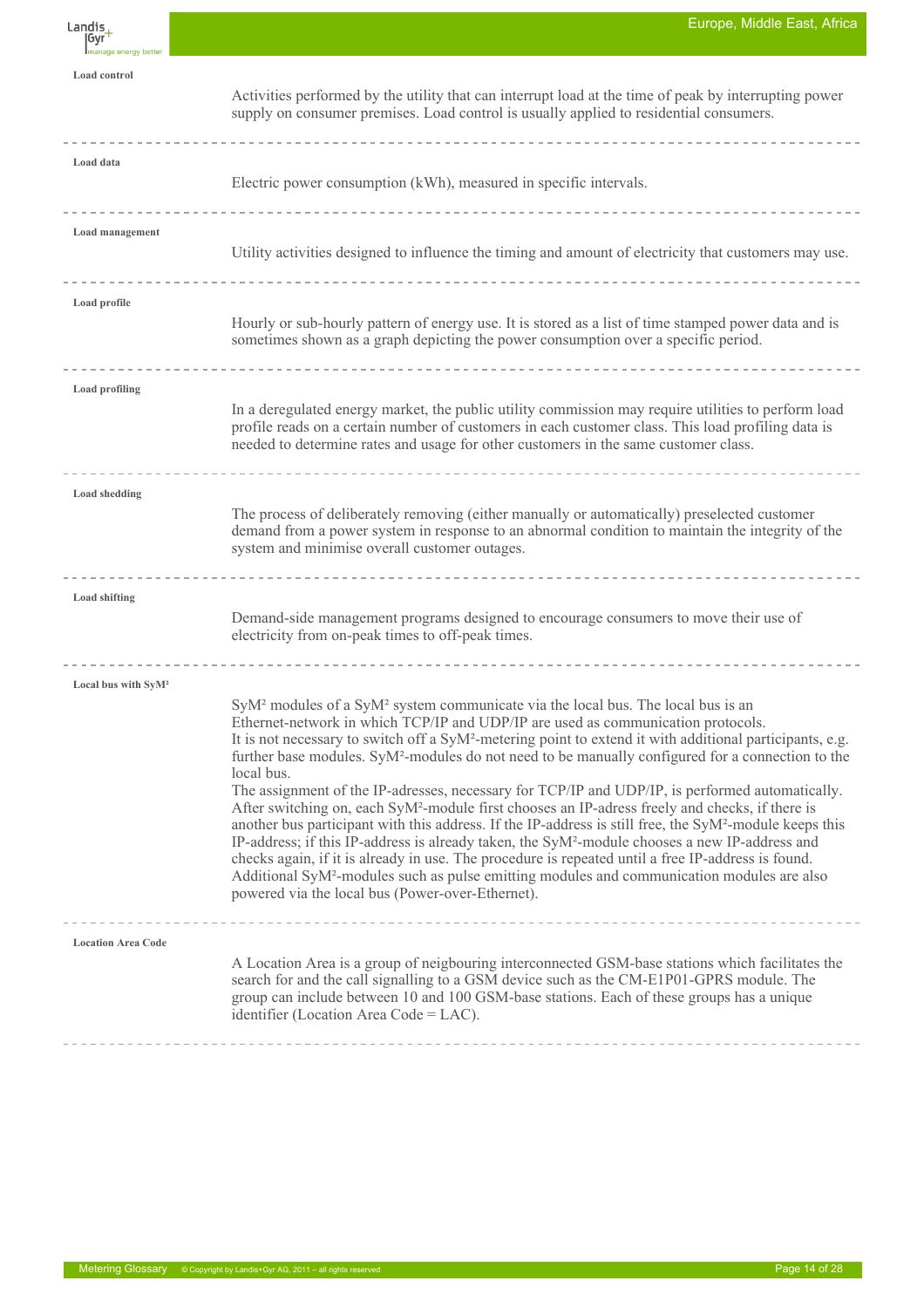| Landis,<br> Gyr<br>Imanage energy better | Europe, Middle East, Africa                                                                                                                                                                                                                                                                                                                                                                                                                                                                                                                                            |
|------------------------------------------|------------------------------------------------------------------------------------------------------------------------------------------------------------------------------------------------------------------------------------------------------------------------------------------------------------------------------------------------------------------------------------------------------------------------------------------------------------------------------------------------------------------------------------------------------------------------|
| <b>LON</b>                               | Local Operating Network, a technology variant to implement PLC.                                                                                                                                                                                                                                                                                                                                                                                                                                                                                                        |
| LP                                       | Load profile                                                                                                                                                                                                                                                                                                                                                                                                                                                                                                                                                           |
| LV                                       | Low Voltage, an electrical engineering term that broadly identifies safety considerations of an<br>electricity supply system based on the voltage used. It is often defined as 50-1000 V AC and is the<br>voltage used in the final distribution to users.<br>----------------------------------                                                                                                                                                                                                                                                                       |
| LV                                       | Low Voltage, an electrical engineering term that broadly identifies safety considerations of an<br>electricity supply system based on the voltage used. It is often defined as 50-1000 V AC and is the<br>voltage used in the final distribution to users                                                                                                                                                                                                                                                                                                              |
| m2c                                      | meter2cash Ltd. A former Landis+Gyr subsidiary, now integrated into Landis+Gyr, which offers<br>market-leading solutions for meter data acquisition, processing and management. m2c has created<br>several generations of meter reading and meter data processing systems.                                                                                                                                                                                                                                                                                             |
| <b>MAC</b>                               | Medium Access Control. MAC specifies the link layer address of the device for the<br>communication. COSEM separates the address in a lower MAC address (addressing the physical<br>device) and an upper MAC address (addressing the logical device within the physical device).                                                                                                                                                                                                                                                                                        |
| <b>MAP110</b>                            | Meter Application Product 110. The Landis+Gyr MAP110 Service Tool is used for reading out<br>billing data and profiles and for changing the most important device parameters. It is able to<br>communicate with all modern electronic meters from Landis+Gyr, which comply with the standards<br>under dlms or IEC 62056-21 (formerly IEC 1107). Its core functionality relates to meter<br>testing/certification, installation and service.                                                                                                                           |
|                                          |                                                                                                                                                                                                                                                                                                                                                                                                                                                                                                                                                                        |
| <b>MAP120</b>                            | Meter Application Product 120. The Landis+Gyr MAP120 Parameterisation Tool was developed<br>for the reparameterisation of meters by the utility. It is able to communicate with all modern<br>electronic meters from Landis+Gyr and also with many units from other manufacturers, which<br>comply with the standards according to dlms or IEC 62056-21 (formerly IEC 1107). The<br>Landis+Gyr MAP120 Parameterisation Tool is therefore an ideal aid for the service engineer.                                                                                        |
|                                          |                                                                                                                                                                                                                                                                                                                                                                                                                                                                                                                                                                        |
| <b>Maximum</b> demand                    | The highest demand measured over a designated period of time, e.g. one year.                                                                                                                                                                                                                                                                                                                                                                                                                                                                                           |
| M-Bus                                    | The M-Bus, also called Meter Bus, was produced from the necessity to interlink a large number of<br>consumption measuring units, such as electricity, water, gas or heat meters over a long section at<br>low cost to permit communication with a central station, i.e. to read meter data or to perform<br>service functions (setting starting values, time/date, etc.). The central station computer (PC)<br>together with a repeater connected to its RS232 interface forms the M-Bus master. Up to 250<br>meters can be connected to the repeater as M-Bus slaves. |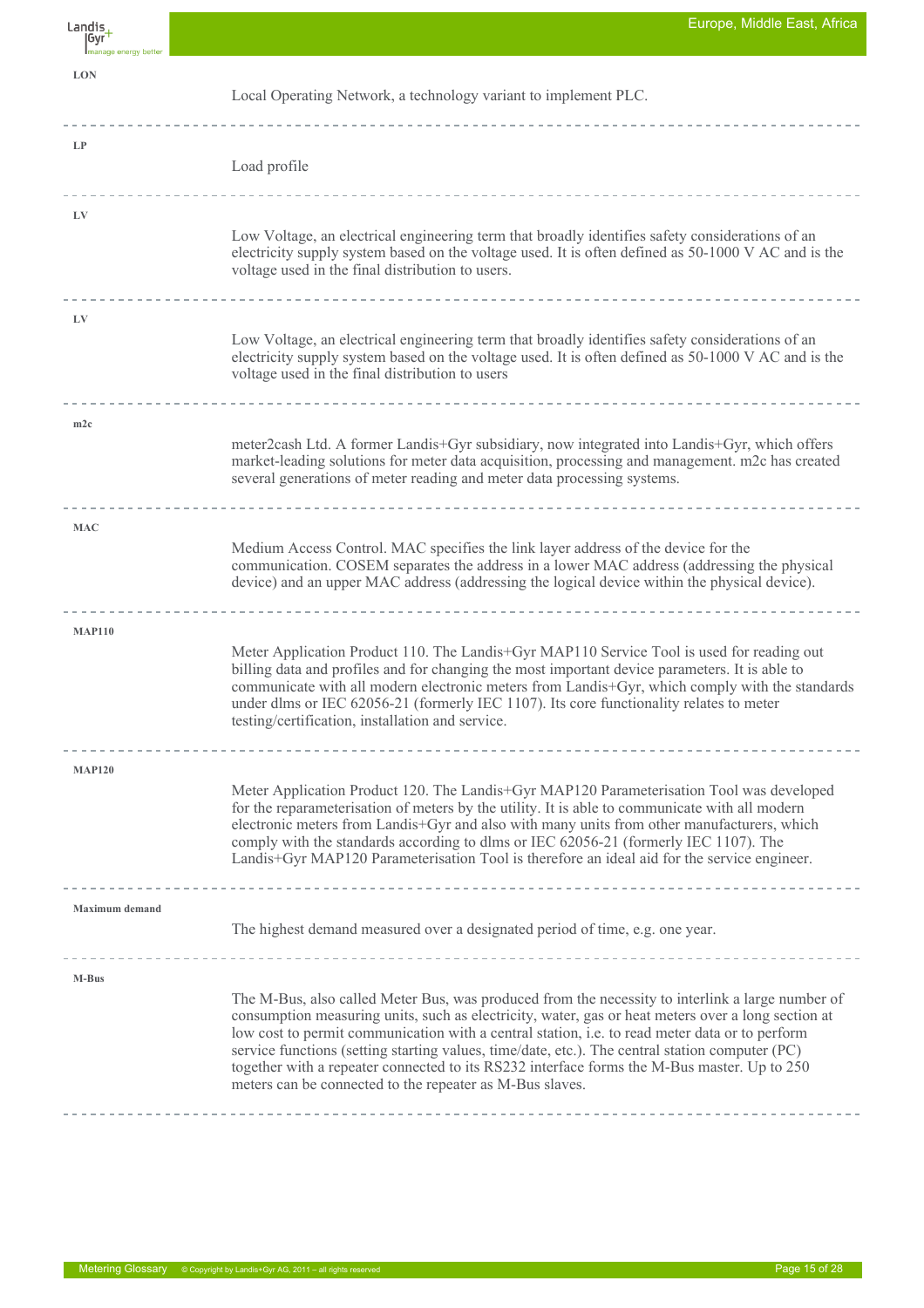$L$ andis $+$ |Gyr **MC** Master (remote) Communication mode **MCC/MNC** The MCC (Mobile Country Code) and the MNC (Mobile Network Code) are worldwide unique identifiers for a mobile network. The MCC is triple-digit and the MNC double- or triple-digit. There are several websites on the internet that list the MCC/MNC of various countries and network providers. **MDE2** Mobile data acquisition devices from Landis+Gyr.  $\sim$   $\sim$   $\sim$ **MDM** Meter Data Management, a single repository for hosting data from multiple and existing metering systems and then provide, make available this data to multiple in-house or hosted applications. **MDMS** Meter Data Management System . . . . . . . . **MDR** Maximum Demand Register -------------------------------------------**MDUS** Meter Data Unifaction and Synchronization, a Landis+Gyr messaging interface and meter data management system that enables seamless end-to-end bidirectional communication between SAP IS-U and advanced meter management systems. -------------**ME** Multi Energy -------- $\begin{array}{cccccccccccccc} \cdots & \cdots & \cdots & \cdots & \cdots & \cdots \end{array}$ **Meter constant** The meter constant is a factor applied to the output of a meter to obtain the desired units of measure. In Ferraris-meters, it represents the number of revolutions for 1 kWh. In electronic meters, it defines how many times the Test-LED flashes per 1 kWh. **Meter node** The meter and the attached PLC-module ---------------------------**MID** European Measuring Instruments Directive 2004/22/EU. <u>-------------------</u>  $- - - -$ **MK** DLMS COSEM Master Key -------------------------------**MMI** Monolithic Measuring System I (Index I). The Landis+Gyr measurement chip for residential meters.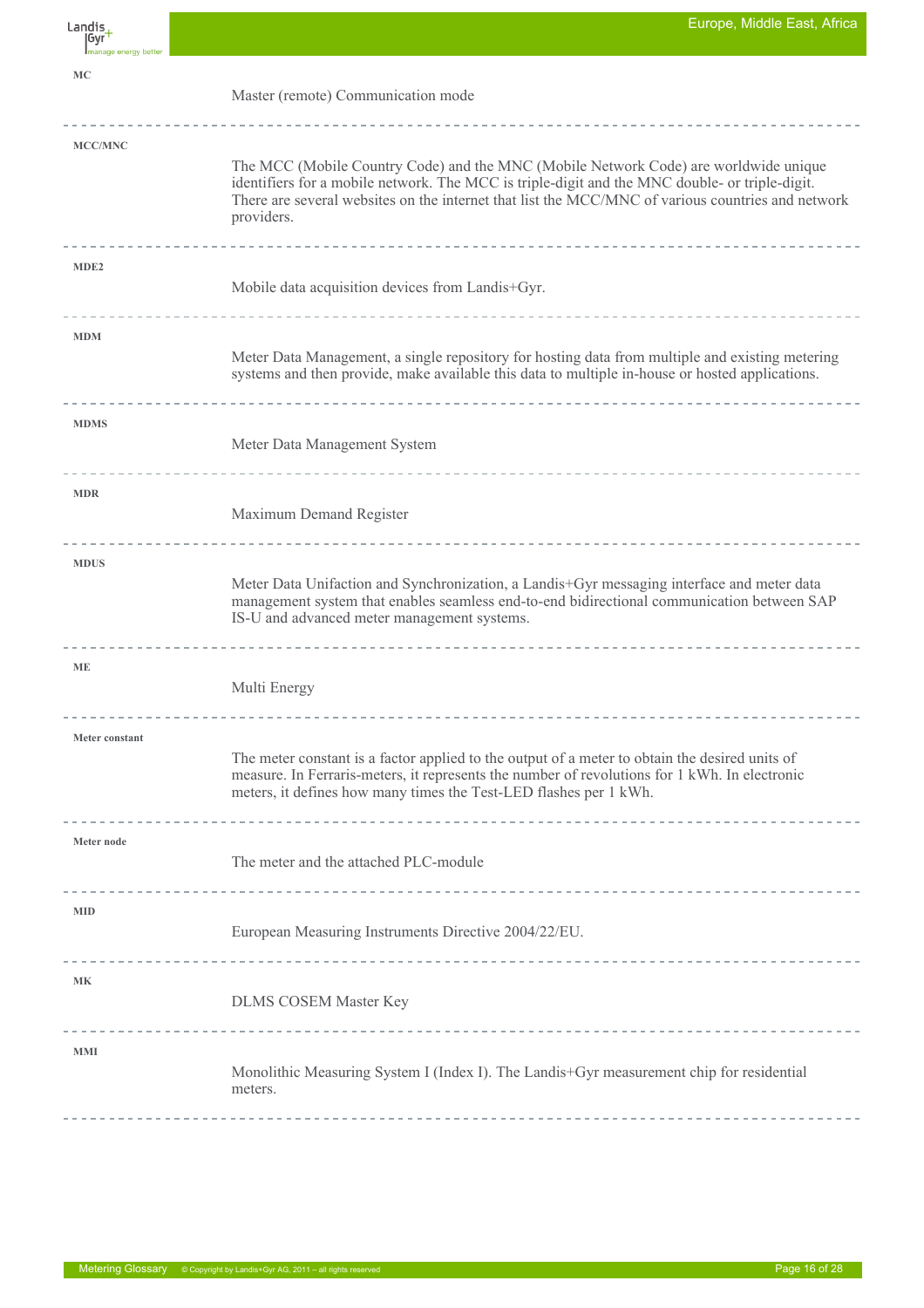| Landis<br>  Gyr             | Europe, Mildale East, Africa                                                                                                                                                                                                                                                                                                                                                                      |
|-----------------------------|---------------------------------------------------------------------------------------------------------------------------------------------------------------------------------------------------------------------------------------------------------------------------------------------------------------------------------------------------------------------------------------------------|
| Imanage energy better<br>MP |                                                                                                                                                                                                                                                                                                                                                                                                   |
|                             | Metering Point                                                                                                                                                                                                                                                                                                                                                                                    |
| <b>MPF</b>                  | Minimum Power Factor                                                                                                                                                                                                                                                                                                                                                                              |
|                             |                                                                                                                                                                                                                                                                                                                                                                                                   |
| <b>MTE</b>                  | Meter Test Equipment                                                                                                                                                                                                                                                                                                                                                                              |
| <b>MV</b>                   | Medium Voltage, an electrical engineering term that broadly identifies safety considerations of an                                                                                                                                                                                                                                                                                                |
|                             | electricity supply system based on the voltage used. It is often defined as 1-72 kV AC and is the<br>voltage used in the local power lines.                                                                                                                                                                                                                                                       |
| <b>MV</b>                   |                                                                                                                                                                                                                                                                                                                                                                                                   |
|                             | Medium Voltage, an electrical engineering term that broadly identifies safety considerations of an<br>electricity supply system based on the voltage used. It is often defined as 1-72 kV AC and is the<br>voltage used in the local power lines.                                                                                                                                                 |
| N                           |                                                                                                                                                                                                                                                                                                                                                                                                   |
|                             | Neutral                                                                                                                                                                                                                                                                                                                                                                                           |
| NC                          | Network Control                                                                                                                                                                                                                                                                                                                                                                                   |
| Net capacity resource       |                                                                                                                                                                                                                                                                                                                                                                                                   |
|                             | The total owned capacity, plus capacity available from independent power producers, plus the net<br>of total capacity purchases and sales, less the sum of inoperable capacity, and less planned outages.                                                                                                                                                                                         |
| <b>NICT</b>                 | Non Conventional Instruments Transformer (NCIT) according IEC 61850                                                                                                                                                                                                                                                                                                                               |
|                             |                                                                                                                                                                                                                                                                                                                                                                                                   |
| <b>NIS</b>                  | Network Information System                                                                                                                                                                                                                                                                                                                                                                        |
|                             |                                                                                                                                                                                                                                                                                                                                                                                                   |
| <b>NLA</b>                  | No Load Active: active energy losses of transformer                                                                                                                                                                                                                                                                                                                                               |
| <b>NLR</b>                  | No Load Reactive: reactive energy losses of transformer                                                                                                                                                                                                                                                                                                                                           |
| <b>NTP</b>                  |                                                                                                                                                                                                                                                                                                                                                                                                   |
|                             | Network Time Protocol. NTP is an IP-Protocol for the acquisition of accurate time from a time<br>server via an IP-network. Time servers are usually coupled to a time standard and provide the<br>coordinated universal time (UTC) with a very high accuracy. The Network Time Protocol uses<br>special algorithms to determine the network delay time by sending a sequence of several requests. |
|                             |                                                                                                                                                                                                                                                                                                                                                                                                   |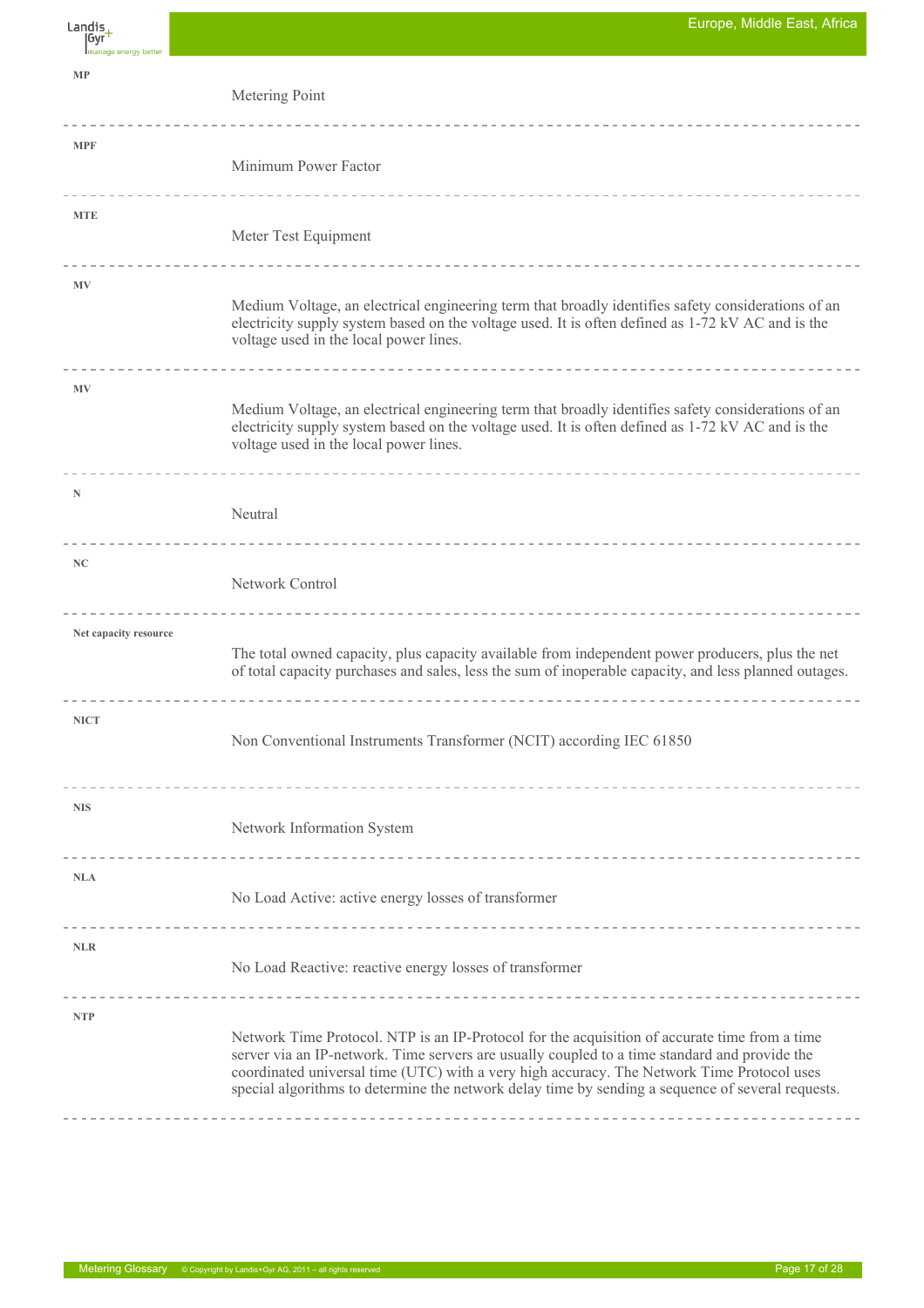| Landis,<br> Gyr<br>Imanage energy better | Europe, Middle East, Africa                                                                                                                                                                                                                                                                                                                                                                                                                                                                                                                            |
|------------------------------------------|--------------------------------------------------------------------------------------------------------------------------------------------------------------------------------------------------------------------------------------------------------------------------------------------------------------------------------------------------------------------------------------------------------------------------------------------------------------------------------------------------------------------------------------------------------|
| <b>OBIS</b>                              | OBject Identification System, defines identification codes for all data in DLMS/COSEM compliant<br>metering equipment                                                                                                                                                                                                                                                                                                                                                                                                                                  |
| <b>ODEP</b>                              | Outside Data Exchange Protocol, a Landis+Gyr proprietary protocol for exchanging meter<br>information                                                                                                                                                                                                                                                                                                                                                                                                                                                  |
| <b>OLA</b>                               | On Load Active: active energy line losses<br>-----------------------------                                                                                                                                                                                                                                                                                                                                                                                                                                                                             |
| <b>OLR</b>                               | On Load Reactive: reactive energy line losses<br>-----------------------------                                                                                                                                                                                                                                                                                                                                                                                                                                                                         |
| <b>OMV</b>                               | Original meter values                                                                                                                                                                                                                                                                                                                                                                                                                                                                                                                                  |
| Open architecture                        | Standardisation, documentation, and publication of meter system parameters that allow data to be<br>exchanged among authorised parties from an access point to the point at which data are of billing<br>quality. Generally used in discussions of meter standards that allow any supplier of power to accept<br>data from any meter that follows an "open architecture" specification, thus avoiding proprietary<br>meter standards that could obsolete a customer's metering should he wish to switch to a provider<br>using a different meter spec. |
| <b>OSI</b>                               | Open System Interconnection                                                                                                                                                                                                                                                                                                                                                                                                                                                                                                                            |
| OSI layer model of ISO                   | The OSI layer model describes all components required for communication. A total of seven<br>mutually structured layers are defined:                                                                                                                                                                                                                                                                                                                                                                                                                   |
| P                                        | Active power                                                                                                                                                                                                                                                                                                                                                                                                                                                                                                                                           |
| P running                                | <b>Current Average Demand</b>                                                                                                                                                                                                                                                                                                                                                                                                                                                                                                                          |
| P2M and P2MP                             | Point to multi-point, based on a data concentrator. Today, we consider PLC as P2M technology.                                                                                                                                                                                                                                                                                                                                                                                                                                                          |
| P2P                                      | Uses point to point communication. Today, this is usually GPRS and Ethernet.                                                                                                                                                                                                                                                                                                                                                                                                                                                                           |
| PAP                                      | Password Authentication Protocol                                                                                                                                                                                                                                                                                                                                                                                                                                                                                                                       |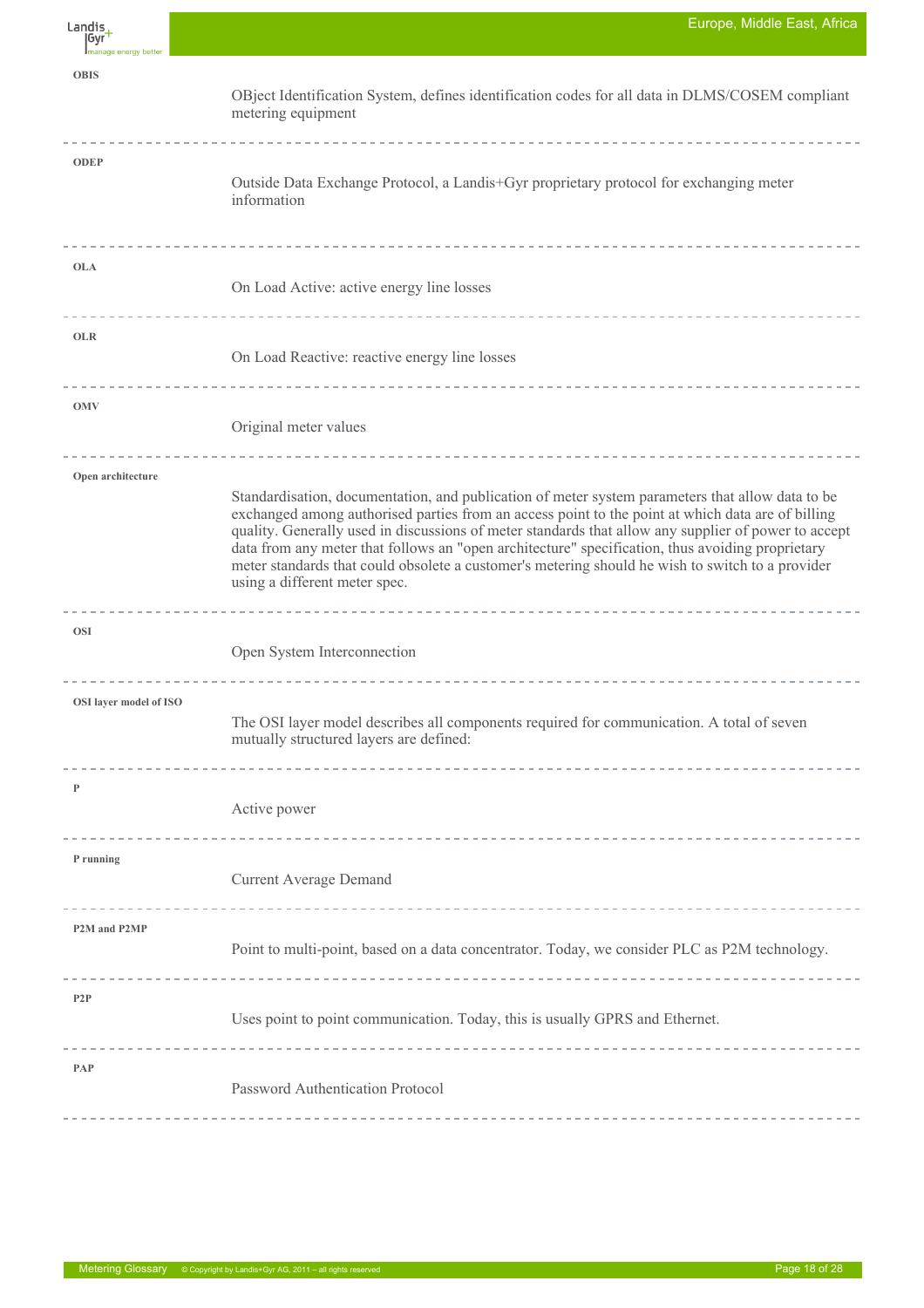$L$ andis $+$ Gvr

**Parity**

**PF**

**PLAN**

**PLC**

**PM**

Test sum for detecting transmission errors which can e.g. be used with the RS232 interface. A difference is drawn between even, odd and no parity, whereby no parity means that this function is not used. Since this function only offers low security and is also not even supported by many modems, no form of parity is used for the communication modules. If IEC is used, a parity is indeed used, but this bit is considered as an eighth data bit over the entire transmission path and only evaluated in the central station. Modern protocols (e.g. HDLC/dlms) are provided with their own, significantly securer test sum. **Peaking Capacity** Capacity of generators normally reserved for operation during the hours of maximum loads. Power Factor ( $PF = \cos \varphi$ ;  $\varphi =$  phase angle between voltage and current) Power Line Automation Network, a technology variant to implement PLC. Power Line Communication, a system for carrying data on a conductor also used for electric power transmission. **PLC-module** Functional box and communication interface connecting the meter to a DC over power line Network node module with auxiliary voltage (SyM²) **Point to Point** Type of connection in which exactly two units are interconnected. **Port number** The field "Port number" is a field in UDP- and TCP-headers with 2 Bytes. The assignment of port numbers enables the identification of various data streams processed simultaneously by UDP/TCP. The complete data exchange between UDP/TCP and the applications is performed via these port numbers. The assignment of port numbers to applications is dynamic and optional. For specific, often used applications, fix port numbers are assigned. **Power Factor** The power factor of an AC electric power system is defined as the ratio of the real power to the apparent power. **Power Line Carrier** Power Line Communication, also called Mains Communication or Power Line Telecoms (PLT), is a term describing several different systems which use power distribution wires for a simultaneous distribution of data. The carrier can communicate voice and data by superimposing an analogue signal over the standard 50 or 60 Hz alternating current (AC).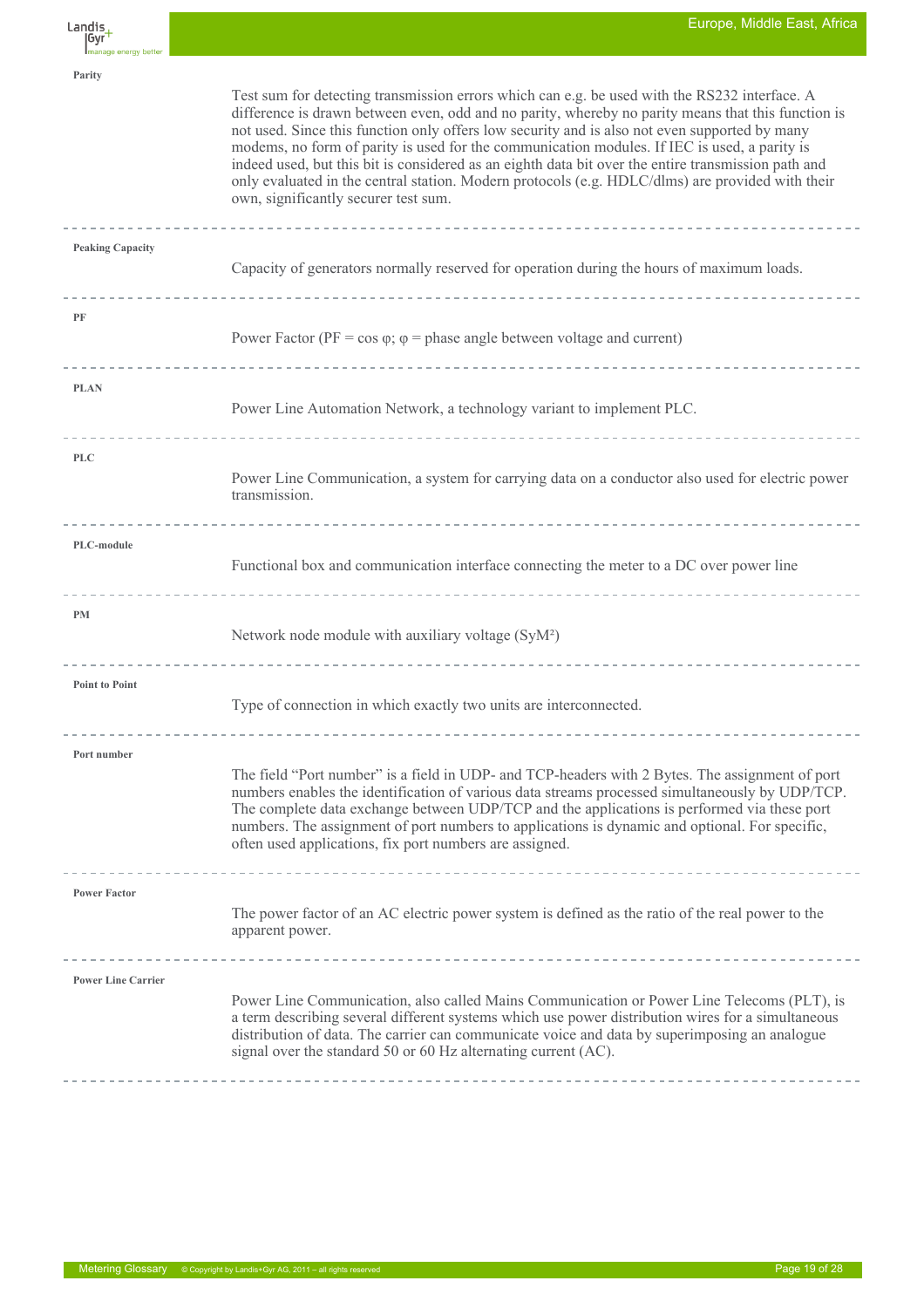| Landis,<br> Gyr<br>manage energy better | Europe, Middle East, Africa                                                                                                                                                                                                                                                                            |
|-----------------------------------------|--------------------------------------------------------------------------------------------------------------------------------------------------------------------------------------------------------------------------------------------------------------------------------------------------------|
| Power-over-Ethernet                     | Power-over-Ethernet is a technology to supply LAN components with power via wires of the<br>Ethernet cable which are not needed for data transmission.                                                                                                                                                 |
| <b>PPP</b>                              | Point-to-Point Protocol. PPP is used to establish a direct connection between two nodes. It can<br>connect computers using serial cable, phone line, mobile phone, radio links, or fiber optic links.                                                                                                  |
| <b>PPPoE</b>                            | Point-to-Point Protocol over Ethernet. Based on the standards PPP and Ethernet. PPPoE is a<br>specification with which users can be connected to the internet via Ethernet by using a common<br>broadband medium such as DSL, Wireless LAN or cable-modem.                                             |
| <b>PQI</b>                              | Power Quality Information<br>-------------------------------                                                                                                                                                                                                                                           |
| <b>Prepayment meters</b>                | Prepayment meters are electric meters that allow the customer to pay a specified amount of money<br>in advance of service to guarantee some level of minimum service while allowing low-income<br>customers to keep within their budget.                                                               |
| <b>PRIME</b>                            | A narrowband PLC communications technique which uses Orthogonal Frequency-Division<br>Multiplexing as the technology at physical layer to provide data rates of up to 128 kbit/s.                                                                                                                      |
| Protocol, transmission protocol         | Devices which communicate with each other have to use the same rules. They have to speak the<br>"same language". These rules and standards are called protocols or transmission protocols.<br>Common protocols are IP, TCP, PPP, HTTP, SMTP. TCP/IP is the generic term for all IP based<br>protocols. |
| <b>PSTN</b>                             | Public Switched Telephone Network. This network can be used for data transmission. A modem<br>(modulator/demodulator) must be inserted between computer and telephone network and also<br>between the telephone network and the remote meter.                                                          |
| <b>Publicly Owned Utilities (POU)</b>   | Municipal utilities (utilities owned by branches of local government) and/or co-ops (utilities<br>owned cooperatively by customers).                                                                                                                                                                   |
| Pulse                                   | In metering, an electric or optical signal that communicates a defined amount of energy<br>consumption.                                                                                                                                                                                                |
| PV                                      | Photovoltaic                                                                                                                                                                                                                                                                                           |
| Q                                       | Reactive power                                                                                                                                                                                                                                                                                         |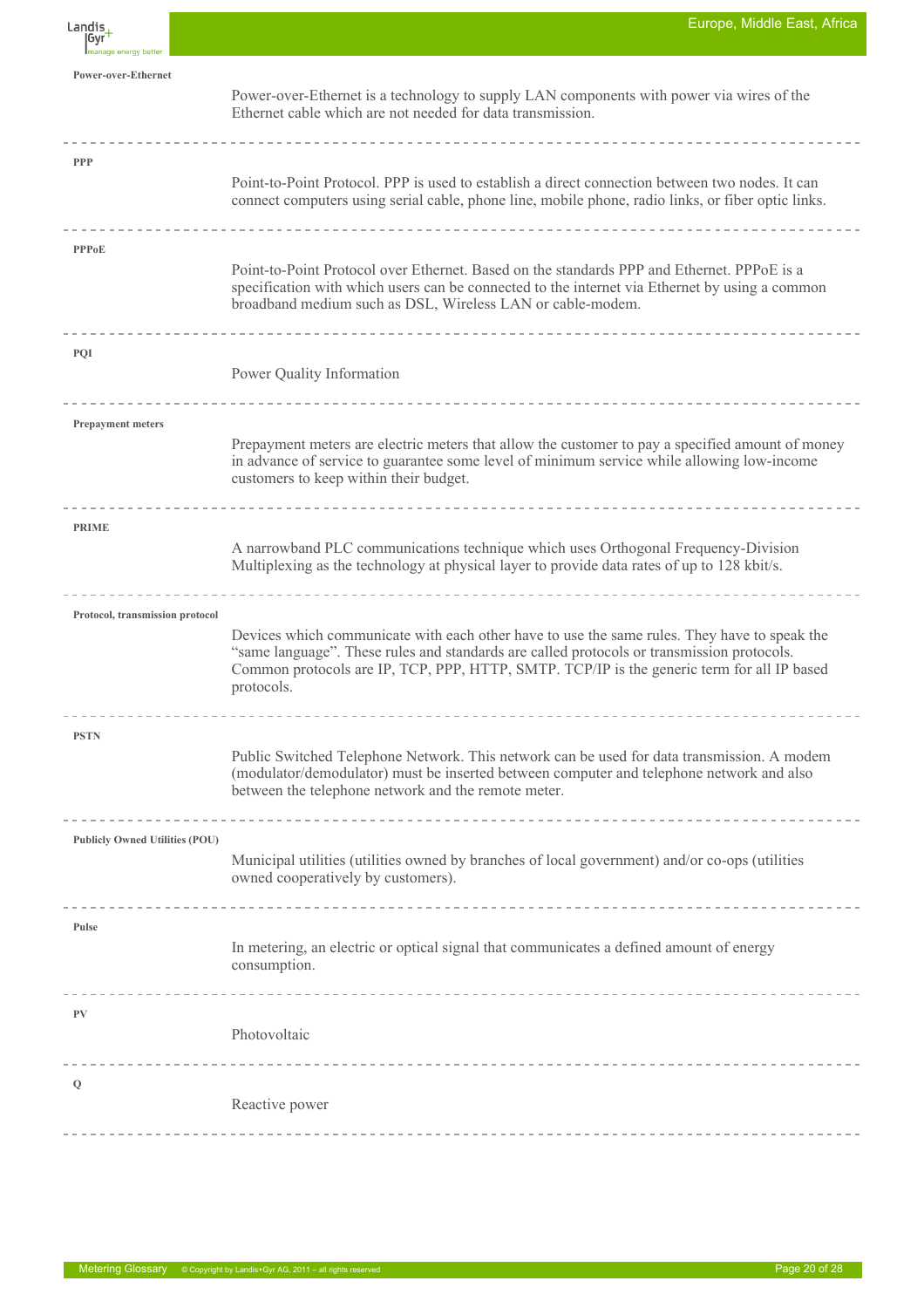| Landis_<br> Gyr            | Europe, Middle East, Africa                                                                                                                                                                                                                                                                                                                                                                                                                                                                                   |
|----------------------------|---------------------------------------------------------------------------------------------------------------------------------------------------------------------------------------------------------------------------------------------------------------------------------------------------------------------------------------------------------------------------------------------------------------------------------------------------------------------------------------------------------------|
| Imanage energy better      |                                                                                                                                                                                                                                                                                                                                                                                                                                                                                                               |
| $\mathbb R$                | Reactive energy                                                                                                                                                                                                                                                                                                                                                                                                                                                                                               |
| Rates                      |                                                                                                                                                                                                                                                                                                                                                                                                                                                                                                               |
|                            | Generally, we distinguish between Time-of-Use rates and Real-time pricing. The difference<br>between these is that TOU rates are based on forecasted prices and Real-time pricing is based on<br>actual prices which may fluctuate many times a day rather than varying with a fixed schedule.                                                                                                                                                                                                                |
| <b>RCR</b>                 |                                                                                                                                                                                                                                                                                                                                                                                                                                                                                                               |
|                            | Ripple Control Receiver                                                                                                                                                                                                                                                                                                                                                                                                                                                                                       |
| <b>Real Time Metering</b>  |                                                                                                                                                                                                                                                                                                                                                                                                                                                                                                               |
|                            | Metering that records consumer use in the same time frame as pricing changes in the market,<br>typically hourly or more frequently.                                                                                                                                                                                                                                                                                                                                                                           |
| <b>Real Time Pricing</b>   |                                                                                                                                                                                                                                                                                                                                                                                                                                                                                                               |
|                            | The pricing of electricity based on the cost of the electricity available for use at the time the<br>electricity is demanded by the customer. As distinguished from TOU pricing, RTP is usually<br>applied to that power demand above a defined base usage for a given customer, and not to all power<br>consumed by that customer. RTP may also encompass charges for transmission and distribution<br>whereas market-based rates cover only the energy (and possibly capacity) portion of an electric bill. |
| Remote parameterisation    |                                                                                                                                                                                                                                                                                                                                                                                                                                                                                                               |
|                            | Possibility for parameterising certain meter parameters (all parameters contained in the service<br>tree) from a central station.                                                                                                                                                                                                                                                                                                                                                                             |
| <b>Renewable resources</b> | --------------------------------------                                                                                                                                                                                                                                                                                                                                                                                                                                                                        |
|                            | Renewable energy resources are naturally replenishable resources such as solar, wind, biomass,<br>geothermal and hydro. Usually, renewable energy is more environmental friendly than alternative<br>energy source, especially with regard to air emissions.                                                                                                                                                                                                                                                  |
|                            |                                                                                                                                                                                                                                                                                                                                                                                                                                                                                                               |
| <b>Residential</b>         | The residential sector is defined as private household establishments which consume energy<br>primarily for space heating, water heating, air conditioning, lighting, refrigeration, cooking, and<br>clothes drying. The classification of an individual consumer's account, where the use is both<br>residential and commercial, is based on principal use.                                                                                                                                                  |
| Retail customer            |                                                                                                                                                                                                                                                                                                                                                                                                                                                                                                               |
|                            | Any customer receiving power for end usage on his side of the meter, and not for<br>redistribution/resale to others.                                                                                                                                                                                                                                                                                                                                                                                          |
|                            |                                                                                                                                                                                                                                                                                                                                                                                                                                                                                                               |
| Retail service company     | A company that provides the ultimate consumer of electricity with end-use services such as power,<br>energy efficiency services, metering and billing, on-site generation, and other unbundled services.                                                                                                                                                                                                                                                                                                      |
| <b>Reverse energy</b>      |                                                                                                                                                                                                                                                                                                                                                                                                                                                                                                               |
|                            | Energy that flows from the consumer back to the utility supplier, e.g. generated by solar panels on<br>the consumer's premises.                                                                                                                                                                                                                                                                                                                                                                               |
|                            |                                                                                                                                                                                                                                                                                                                                                                                                                                                                                                               |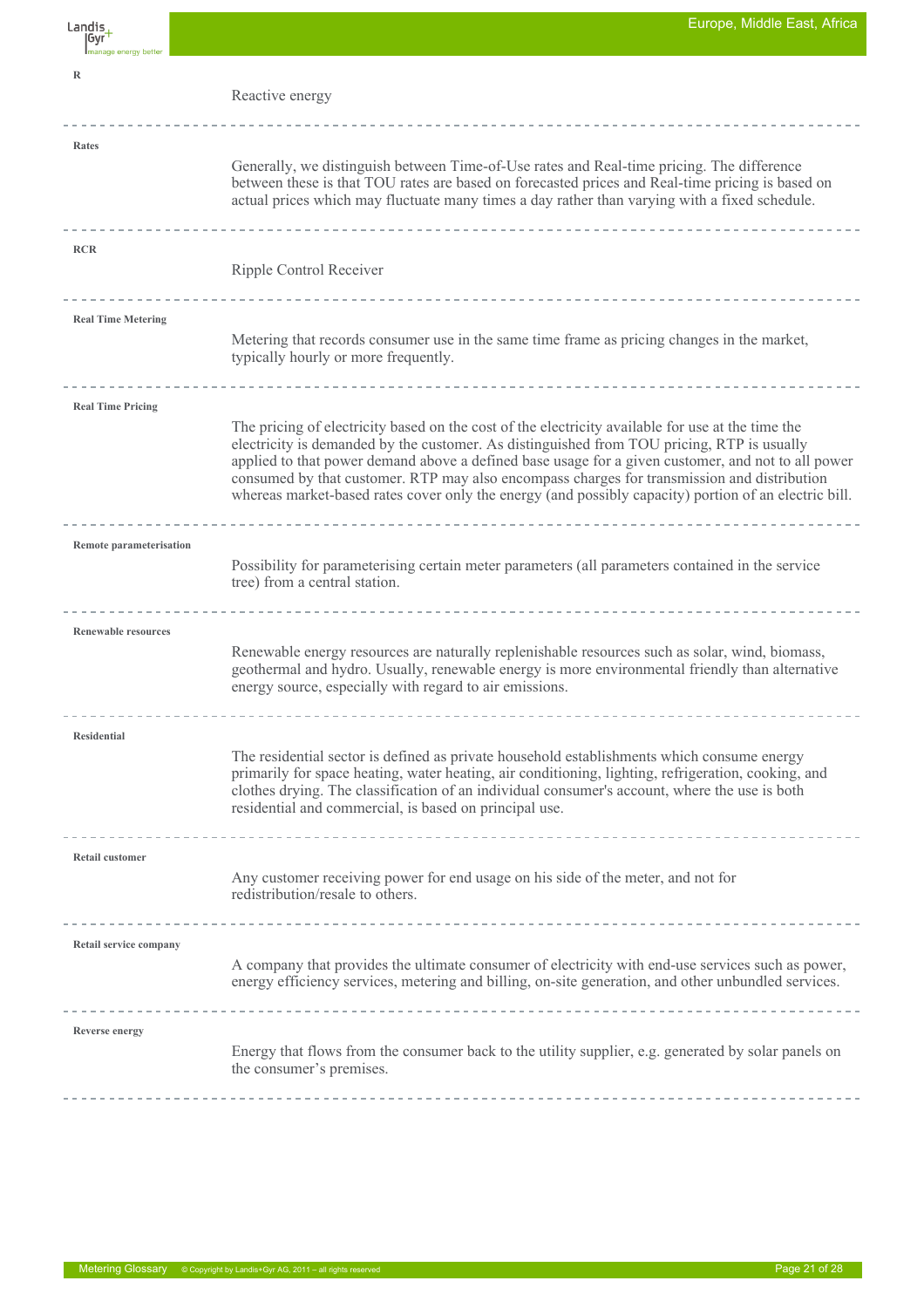| Landis,<br> Gyr<br>Imanage energy better | Europe, Middle East, Africa                                                                                                                                                                                                                                                                                                                                                                                                                                                                                                                                                                                                                                 |
|------------------------------------------|-------------------------------------------------------------------------------------------------------------------------------------------------------------------------------------------------------------------------------------------------------------------------------------------------------------------------------------------------------------------------------------------------------------------------------------------------------------------------------------------------------------------------------------------------------------------------------------------------------------------------------------------------------------|
| RJ                                       | Registered Jack. Jacks for telephone and network connections standardised by the US-american<br>Federal Communications Commission (FCC). Example: RJ-45.                                                                                                                                                                                                                                                                                                                                                                                                                                                                                                    |
| <b>RM</b>                                | <b>Remote Metering</b>                                                                                                                                                                                                                                                                                                                                                                                                                                                                                                                                                                                                                                      |
| <b>RMA-Form</b>                          | Return Material Application which can be obtained in the Landis+Gyr Service&Repair dept.                                                                                                                                                                                                                                                                                                                                                                                                                                                                                                                                                                    |
| <b>RMS</b>                               | Root mean square (abbreviated RMS or rms), also known as the quadratic mean, is a statistical<br>measure of the magnitude of a varying quantity and is normally used to calculate the power<br>dissipated by an electrical conductor or load.                                                                                                                                                                                                                                                                                                                                                                                                               |
| <b>Rolling demand</b>                    | -----------------------------<br>A method of measuring power that uses an interval with subintervals, in which the oldest<br>subinterval is replaced by the newest subinterval number and the demand calculated. With this<br>method, the demand is recalculated for the interval at the end of each new subinterval.                                                                                                                                                                                                                                                                                                                                       |
| RP                                       | Registration period                                                                                                                                                                                                                                                                                                                                                                                                                                                                                                                                                                                                                                         |
| <b>RS 485</b>                            | EIA-485 (formerly RS-485 or RS485) is an OSI Model physical layer electrical specification of a<br>two-wire, half-duplex, multipoint serial connection. The standard specifies a differential form of<br>signalling. The difference between the wires' voltages is what conveys the data. One polarity of<br>voltage indicates a logic 1 level, the reverse polarity indicates logic 0.                                                                                                                                                                                                                                                                     |
| <b>RS232</b>                             | In telecommunications, EIA-232 (formerly RS232) is a standard for serial binary data<br>interconnection. It is commonly used in serial ports of PCs. In RS232, data is sent as a time-series<br>of bits. Both synchronous and asynchronous transmissions are supported by the standard. Since<br>transmit data and receive data are separate circuits, the interface can operate in a full duplex<br>manner, supporting concurrent data flow in both directions. The RS232 standard defines the voltage<br>levels that correspond to logical one (negative voltage) and logical zero (positive voltage) levels.<br>Signals are plus or minus 3 to 15 volts. |
| <b>RTC</b>                               | Real Time Clock. Time/date is invalid                                                                                                                                                                                                                                                                                                                                                                                                                                                                                                                                                                                                                       |
| <b>RTP</b>                               | Real Time Pricing                                                                                                                                                                                                                                                                                                                                                                                                                                                                                                                                                                                                                                           |
| <b>RTU</b>                               | Remote Terminal Unit (e.g. FAG, METCOM)                                                                                                                                                                                                                                                                                                                                                                                                                                                                                                                                                                                                                     |
| S (VA)                                   | Apparent power                                                                                                                                                                                                                                                                                                                                                                                                                                                                                                                                                                                                                                              |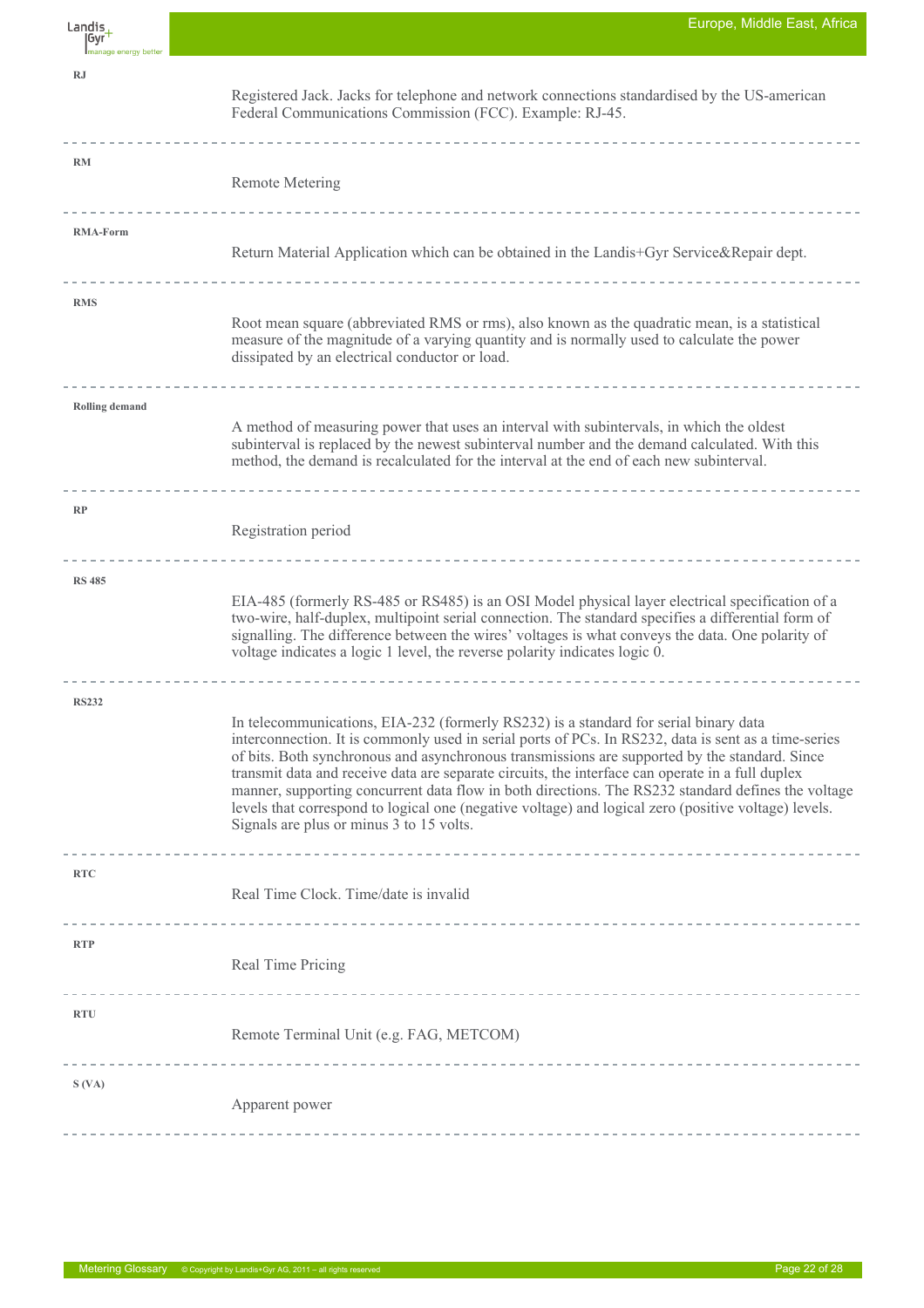| Landis<br> Gyr<br>Imanage energy better | Europe, Middle East, Africa                                                                                                                                                                                                                                                                                                                                               |
|-----------------------------------------|---------------------------------------------------------------------------------------------------------------------------------------------------------------------------------------------------------------------------------------------------------------------------------------------------------------------------------------------------------------------------|
| S <sub>0</sub>                          | The S0 interface (transistor pulse output r53) serves to transmit fixed valency pulses to external<br>devices. The pulse length and the pulse constant are parameterisable.                                                                                                                                                                                               |
| <b>SAP</b>                              | Service Access Point. The SAP is a device address defined in the link layer (see HDLC). Only a<br>correctly addressed device reacts to the communication data received.                                                                                                                                                                                                   |
| <b>SCADA</b>                            | Supervisory Control And Data Acquisition. A large-scale, distributed measurement (and control)<br>system. SCADA systems are e.g. used to monitor or to control electric power generation,<br>transmission and distribution.                                                                                                                                               |
| <b>SCTM</b>                             | Serial Coded TeleMetering, this is a former FAG telegram protocol.                                                                                                                                                                                                                                                                                                        |
| Server-ID                               | The Server-ID is the unique address of each SyM <sup>2</sup> -module. The Server-ID corresponds to the<br>MAC-adress of a SyM <sup>2</sup> -module on the local bus.<br>The Server-ID is determined in various ways for components without local bus connection (e.g.<br>MDE or central station). It is, however, always unique.<br>------------------------------------- |
| <b>Service Provider</b>                 | Provider, company, institution, which offers users access to the internet or to an online service.                                                                                                                                                                                                                                                                        |
| <b>Service tool</b>                     | Landis+Gyr MAP110 und MAP120 software                                                                                                                                                                                                                                                                                                                                     |
| <b>Settlement Price</b>                 | The official closing price of the day for each future contract, established by the exchange as a<br>benchmark for settling margin accounts and determining invoice price for delivery on that day.                                                                                                                                                                        |
| <b>S-FSK</b>                            | Spread frequency shift keying. A modulation scheme which is a combination of narrow band FSK<br>and spread-spectrum technology. The signal is transmitted on a bandwidth considerably larger than<br>the frequency content of the original information, this increases the signal-to-noise ratio.                                                                         |
| SIM card                                | Subscriber Identity Module. A chip card that is inserted in a mobile device and is used for the<br>identification of the user in the network.                                                                                                                                                                                                                             |
| <b>Smart Metering Systems</b>           | -------------------------------------<br>These systems collect and deliver the information needed to optimise energy consumption.                                                                                                                                                                                                                                         |

F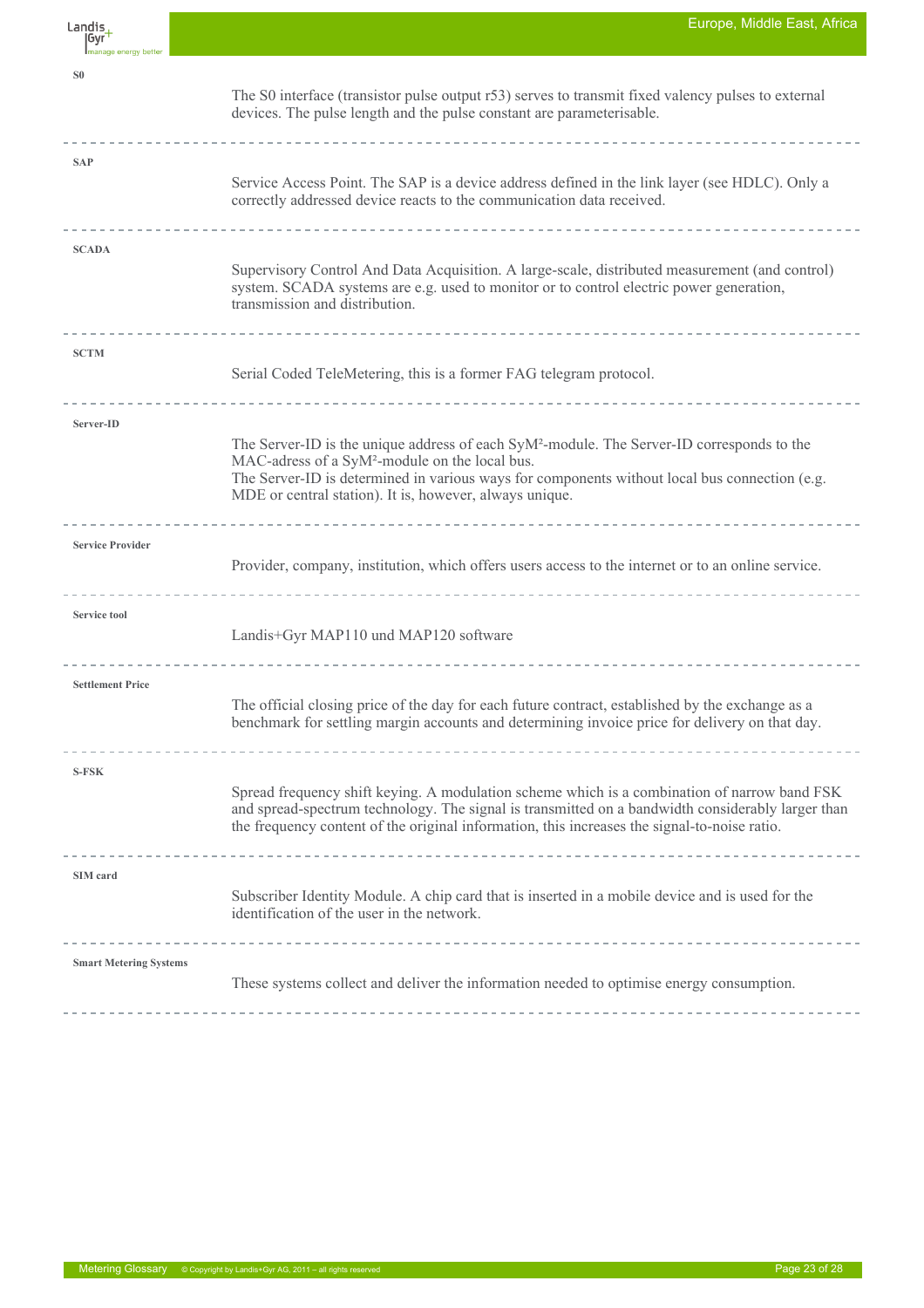| Landis,<br> Gyr<br>manage energy better | Europe, Middle East, Africa                                                                                                                                                                                                                                                                                                                                                                                                                                                                                                                                                                                                                                                                                                                                                            |
|-----------------------------------------|----------------------------------------------------------------------------------------------------------------------------------------------------------------------------------------------------------------------------------------------------------------------------------------------------------------------------------------------------------------------------------------------------------------------------------------------------------------------------------------------------------------------------------------------------------------------------------------------------------------------------------------------------------------------------------------------------------------------------------------------------------------------------------------|
| <b>Smart meters</b>                     | Devices with a range of extra functions. A smart meter will be able to record not only how much<br>energy was used, but also when it was used. This enables different electricity rates for different<br>times of the day to encourage customers to regulate their own usage of electricity during peak<br>times. There are basically two types of smart meters: "Time Of Use" meters and interval meters.                                                                                                                                                                                                                                                                                                                                                                             |
| <b>SML</b>                              | SML (Smart Message Language) is a communication protocol for applications in the area of data<br>acquisition and parametrisation of devices. User data are packed into SML-messages, which are<br>again combined to SML files for transmission. SML-files are independent of the transmission<br>method. They can be sent via e-mail, modem-connection or IP-Telemetry.<br>The following SML-files can occur: SML-request file, SML-response file or SML-combined file.<br>An SML-message is either a request message or a response message. Depending on the task, SML<br>defines different message types.<br>The SML-Transport-Protocol (SML-T) is used for the transmission of SML messages via<br>unsecured connections. This protocol is used on all SyM <sup>2</sup> interfaces. |
| <b>SNR</b>                              | Signal-to-Noise Ratio                                                                                                                                                                                                                                                                                                                                                                                                                                                                                                                                                                                                                                                                                                                                                                  |
| <b>SOI</b>                              | Start of Interval. This bit indicates the start of the capture period.                                                                                                                                                                                                                                                                                                                                                                                                                                                                                                                                                                                                                                                                                                                 |
| Solid state meter                       | Digital/electronic metering device.                                                                                                                                                                                                                                                                                                                                                                                                                                                                                                                                                                                                                                                                                                                                                    |
| Solid state recorder                    | Device that saves data pulses in solid state memory for later analysis.                                                                                                                                                                                                                                                                                                                                                                                                                                                                                                                                                                                                                                                                                                                |
| <b>SPI</b>                              | Serial Process Interface.<br>----------------------------                                                                                                                                                                                                                                                                                                                                                                                                                                                                                                                                                                                                                                                                                                                              |
| <b>SPI</b>                              | Service Provider Interface                                                                                                                                                                                                                                                                                                                                                                                                                                                                                                                                                                                                                                                                                                                                                             |
| <b>Starting bit rate</b>                | It is specified by IEC to permit change to a higher bit rate (the maximum bit rate or communication<br>speed) after an opening. 300 bps is normally selected for starting and 9600 bps for the maximum<br>rate via the optical interface. As soon as communication takes place e.g. via a modem connection,<br>however, the bit rate can no longer be changed. In this case therefore the starting bit rate is selected<br>to be the same as the communication speed.                                                                                                                                                                                                                                                                                                                  |
| <b>Start-Stop bit</b>                   | -------------------------------------<br>Characters used with asynchronous interfaces (e.g. RS232) to find the beginning and end of the<br>transmission frame. One start and one stop bit and 8 data bits are normally used per transmission<br>frame.                                                                                                                                                                                                                                                                                                                                                                                                                                                                                                                                 |
| <b>STOM</b>                             | Serial Transmission of Original Meter Values. Acquisition of meter values with subset from IEC<br>870-5-102 and transmission via IEC 870 or SCTM to the central station.                                                                                                                                                                                                                                                                                                                                                                                                                                                                                                                                                                                                               |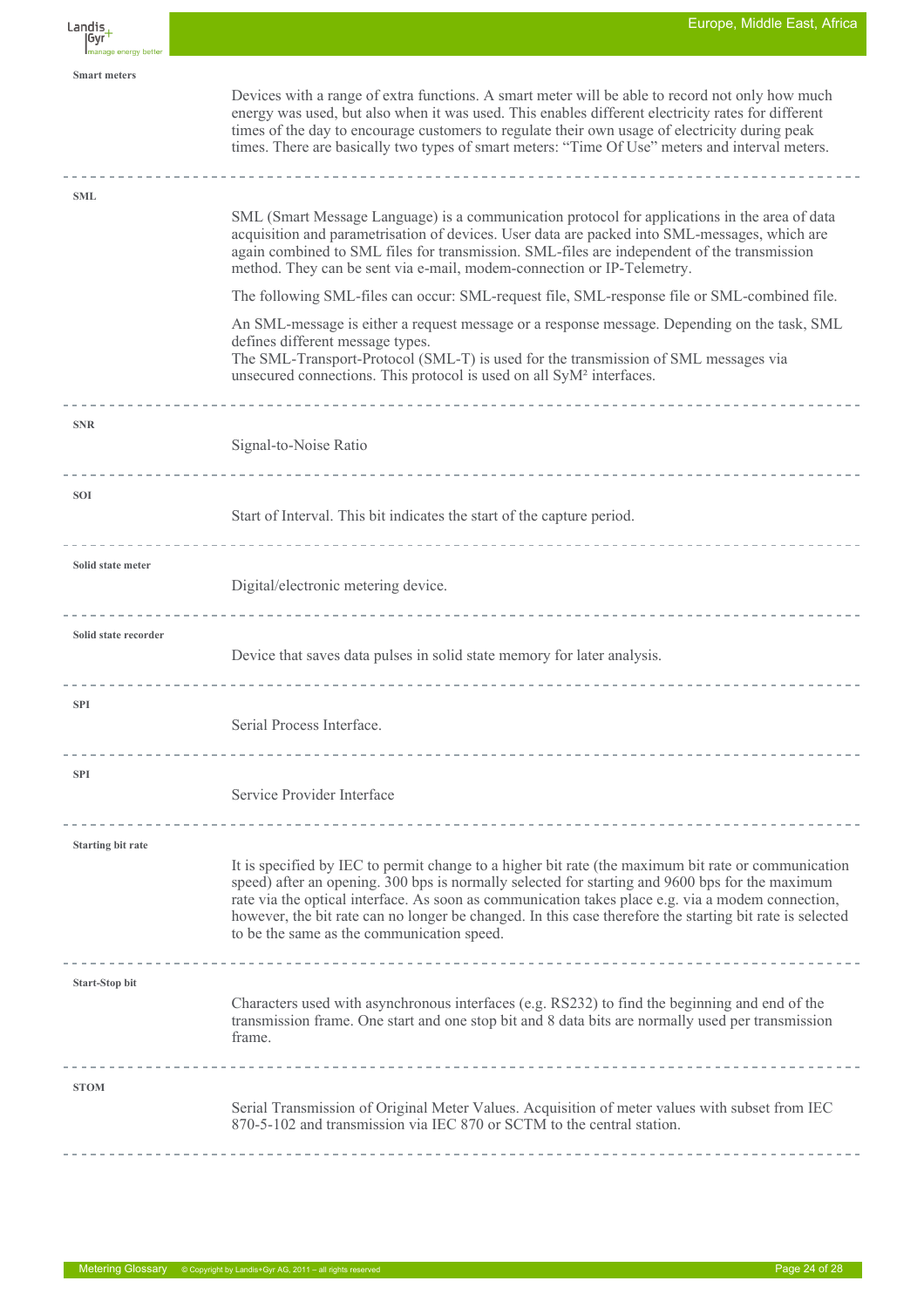$L$ andis $+$ Gvr **Substation** A facility for switching electrical elements, transforming voltage, regulating power, or metering. ---------**Supervisory control** A form of remote control comprising an arrangement for the selective control of remotely located facilities by an electrical means over one or more communications media. <u>. . . . . . . . . . . . . . . .</u> **Supply-Side** Activities conducted on the utility's side of the customer meter. <u> 2222222</u> <u>. . . . . . . . . . . . . . . .</u> **TCP/IP** Transmission Control Protocol/Internet Protocol, the suite of communication protocols used to connect hosts on the internet. -----------------**Telemetering** The instantaneous transmission of metering data. **THD** Total Harmonic Distortion **Time window** In the communication module, a time interval can be parameterised during which the communication module can receive a call. This interval can also be repeated periodically (daily, weekly, monthly). **Time-of-Use meters** A type of meter that measures and stores consumption and specific times of the day. These meters have lower costs to purchase and to read, and low-end versions cannot be remotely reprogrammed and cannot communicate in real time. Any changes to rate "buckets" requires the meter to be returned to the manufacturer and a new verification seal has to be applied. **TLA**  Total Losses of Active energy **TLR** Total Losses of Reactive energy **Total Harmonic Distortion** The Total Harmonic Distortion of a signal is a measurement of the harmonic distortion present and is defined as the ratio of the sum of the powers of all harmonic components to the power of the fundamental. **TOU**  Time-of-Use tables facilitate load control and planning on the part of utilities. This involves dividing the day, month and year into tariff slots and with higher rates at peak load periods and low tariff rates at off-peak load periods. The TOU table can also be used for load control, signal generation, etc.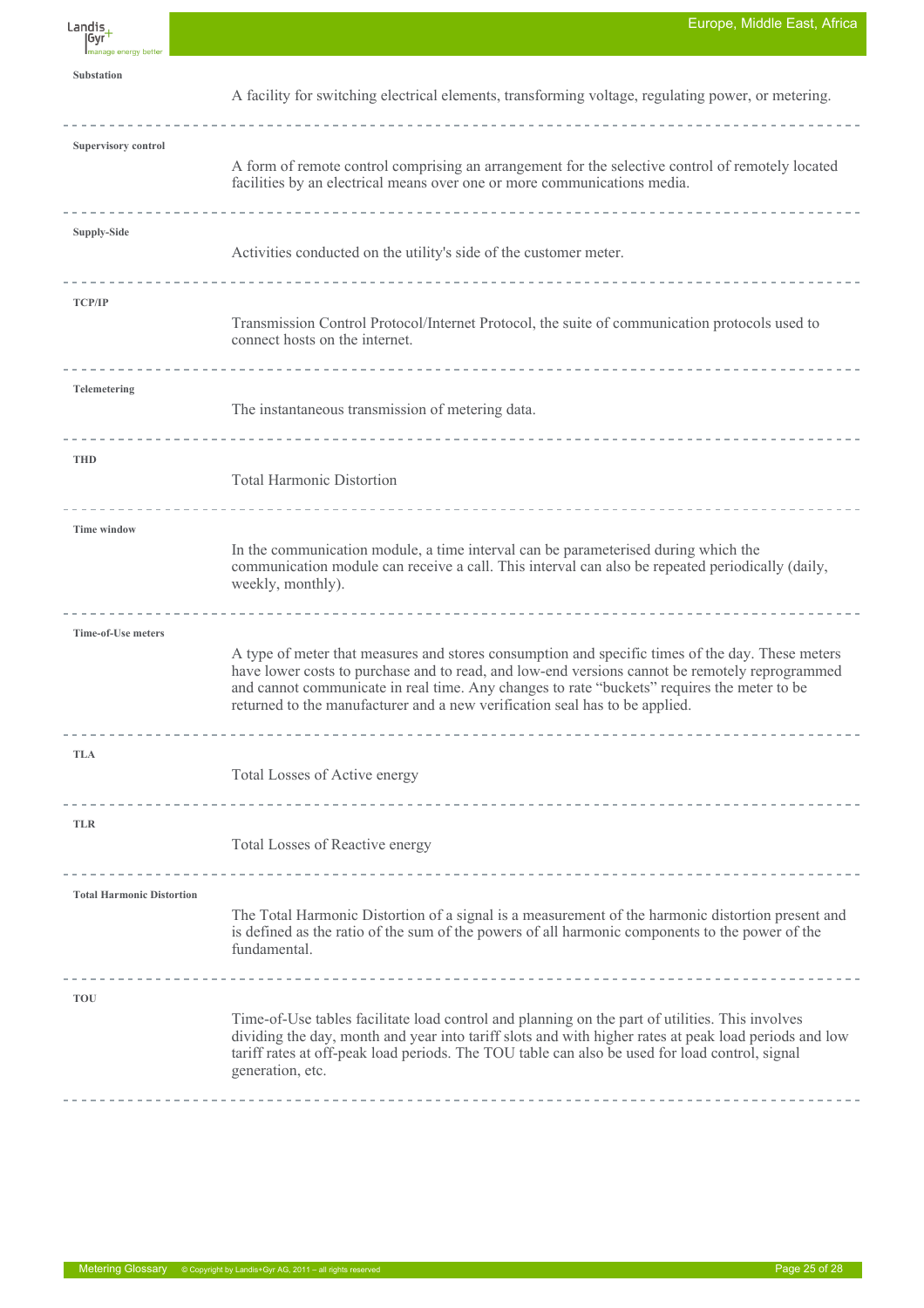| Landis,<br> Gyr<br>Imanage energy better | Europe, Middle East, Africa                                                                                                                                                                                                                                                                                                                                                                                                                                                                    |
|------------------------------------------|------------------------------------------------------------------------------------------------------------------------------------------------------------------------------------------------------------------------------------------------------------------------------------------------------------------------------------------------------------------------------------------------------------------------------------------------------------------------------------------------|
| <b>TOU</b> data                          | The data collected in a TOU meter, which can be programmed differently for each meter, includes<br>energy readings. This is referred to as billing data. Additional information, such as date and time of<br>the highest meter readings, the continuous demand readings, and cumulative demand readings are<br>referred to as non-billing data. This data is also stored in the TOU meter.                                                                                                     |
| <b>TOU</b> rates                         | The pricing of electricity based on the estimated cost of electricity during a particular time block.<br>Time-of-use rates are usually divided into three or four time blocks per twenty-four hour period<br>(on-peak, mid-peak, off-peak and sometimes super off-peak) and by seasons of the year (summer<br>and winter).                                                                                                                                                                     |
| <b>Transmission Company</b>              | A privately owned firm whose primary asset and focus is the high-voltage transmission of power.                                                                                                                                                                                                                                                                                                                                                                                                |
| <b>Transmission rate</b>                 | The transmission rate, sometimes also called bit rate, represents the digital data quantity transmitted<br>within a specific time. Unit: bit/s or bps. The term "baud rate" is often used for transmission rate,<br>although it signifies the symbol changes per time unit at the interface (unit: baud =<br>symbols/second). Depending on coding, a symbol can consist of several bits of a data stream. The<br>transmission rate can, therefore, be several times higher than the baud rate. |
| <b>UCTE</b>                              | Union for the Coordination of Transmission of Energy                                                                                                                                                                                                                                                                                                                                                                                                                                           |
| <b>UCTE</b>                              | The Union for the Co-ordination of Transmission of Electricity (UCTE) operates the European<br>synchronous grid and is an association of electricity distribution network operators in Continental<br>Europe. Its interconnected network is a single phase-locked 50 Hz mains frequency electricity grid<br>that supplies over 400 million customers in 22 countries, including most European Union members.                                                                                   |
| <b>UDP</b>                               | See TCP/IP.                                                                                                                                                                                                                                                                                                                                                                                                                                                                                    |
| UI                                       | User Interface                                                                                                                                                                                                                                                                                                                                                                                                                                                                                 |
| <b>UMTS</b>                              | Universal Mobile Telecommunications System                                                                                                                                                                                                                                                                                                                                                                                                                                                     |
| <b>Unbundling</b>                        | Disaggregating the electric utility service into its basic components and offering each component<br>separately for sale with separate rates for each component. For example, generation, transmission<br>and distribution could be unbundled and offered as discrete services or metering and billing could<br>be offered as discrete services.                                                                                                                                               |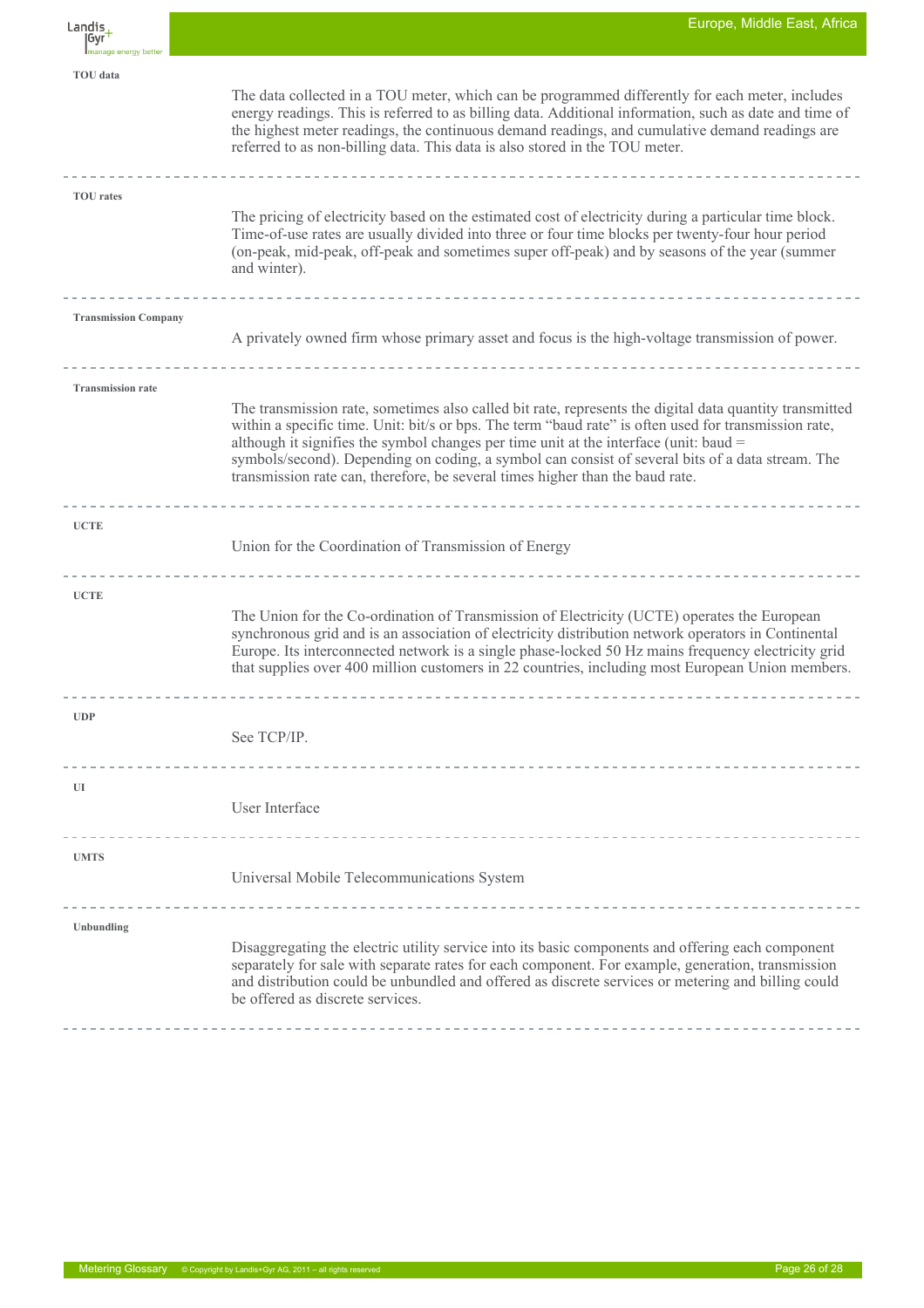| Landis<br> Gyr        | Europe, Middle East, Africa                                                                                                                                                                                                                                                                                                                                                                                                              |
|-----------------------|------------------------------------------------------------------------------------------------------------------------------------------------------------------------------------------------------------------------------------------------------------------------------------------------------------------------------------------------------------------------------------------------------------------------------------------|
| Imanage energy better |                                                                                                                                                                                                                                                                                                                                                                                                                                          |
| <b>UPS</b>            | Uninterruptible power supply. This is a device which maintains a continuous supply of electric<br>power to connected equipment by supplying power from a separate source, e.g. batteries, when<br>utility power is not available.                                                                                                                                                                                                        |
| <b>US</b>             | Additional power supply US                                                                                                                                                                                                                                                                                                                                                                                                               |
|                       |                                                                                                                                                                                                                                                                                                                                                                                                                                          |
| V.250 command set     | New standard for the modem command format.                                                                                                                                                                                                                                                                                                                                                                                               |
| V.32                  |                                                                                                                                                                                                                                                                                                                                                                                                                                          |
|                       | Communication standard for PSTN modems, 4800 to 9600 bps full-duplex. Return to a slower<br>mode is possible depending on the opposite station, e.g. to V.22bis.                                                                                                                                                                                                                                                                         |
| V.32bis               |                                                                                                                                                                                                                                                                                                                                                                                                                                          |
|                       | Communication standard for PSTN modems, 4800 to 14'400 bps full-duplex. Return to a slower<br>mode is possible depending on the opposite station, e.g. to V.22bis.                                                                                                                                                                                                                                                                       |
| V.34, V.Fast          | Communication standard for PSTN modems, 2400 to 28'800 bps full-duplex. Return to a slower<br>mode is possible depending on the opposite station, e.g. to V.22bis.                                                                                                                                                                                                                                                                       |
| V.34bis               | Communication standard for PSTN modems, 2400 to 33'600 bps full-duplex. Return to a slower<br>mode is possible depending on the opposite station, e.g. to V.22bis.                                                                                                                                                                                                                                                                       |
| V.42                  | Protocol for modem error correction.                                                                                                                                                                                                                                                                                                                                                                                                     |
|                       |                                                                                                                                                                                                                                                                                                                                                                                                                                          |
| V.42bis               | Protocol for data compression for modems by a maximum factor 4 (exact value depends on the<br>data transmitted). Based on V.42.                                                                                                                                                                                                                                                                                                          |
| <b>VAA</b>            | Virtual Application Association. Defines the relationship (on application level) between a server<br>(meter) and the client (central unit, hand held unit). The VAA specifies how the client "sees" the<br>meter, i.e. it defines which of the meter objects are actually available for the specific client. In<br>connection with the ZxD, ZxG and ZxQ meters, a VAA corresponds to a security level which is<br>defined by parameters. |
| <b>VDE</b>            |                                                                                                                                                                                                                                                                                                                                                                                                                                          |
| <b>VDEW</b>           |                                                                                                                                                                                                                                                                                                                                                                                                                                          |
|                       |                                                                                                                                                                                                                                                                                                                                                                                                                                          |